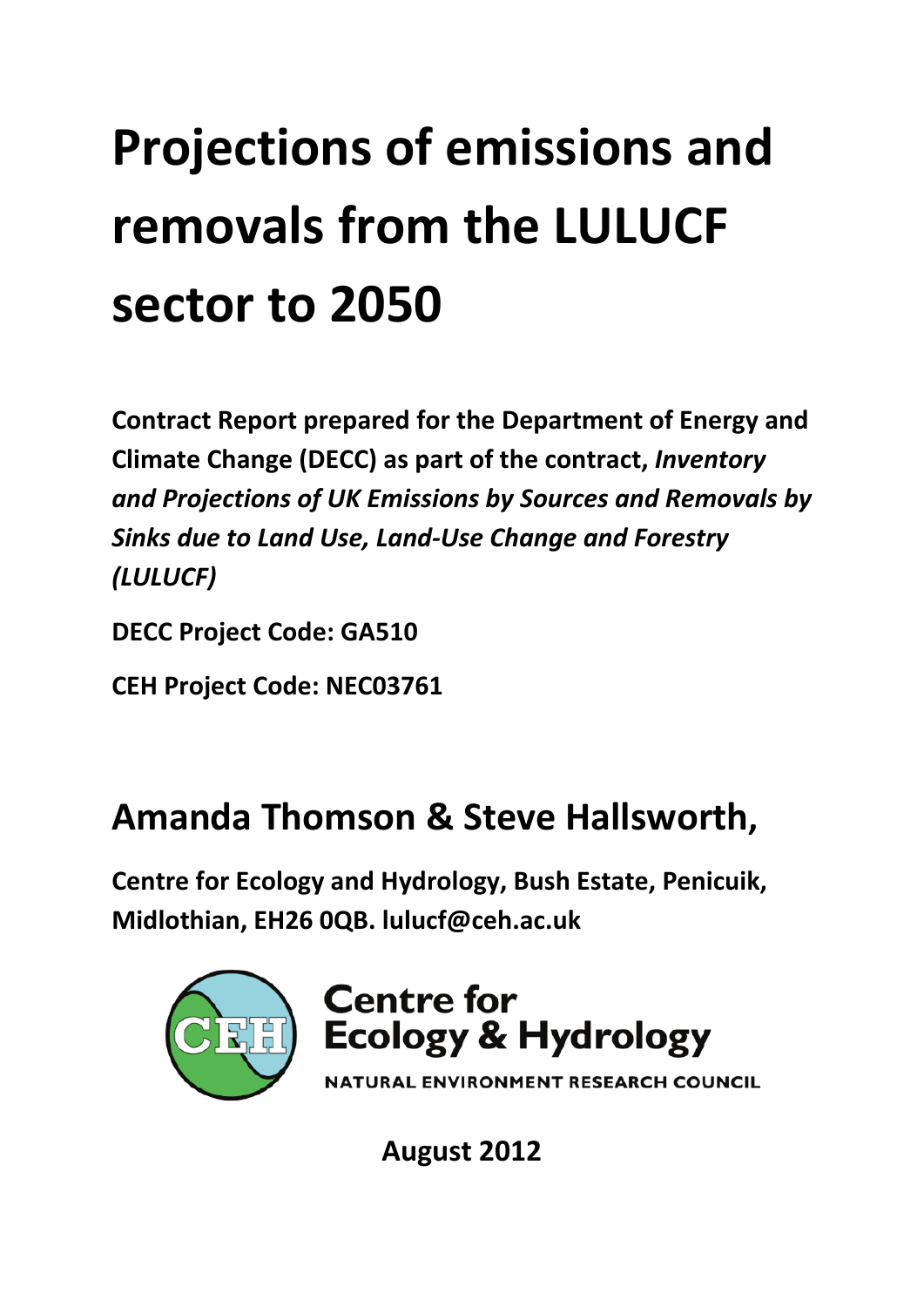### **Projections of emissions and removals from the LULUCF sector to 2050**

#### **Introduction**

The UK is required to report projections of greenhouse gas emissions and removals from Land Use, Land Use Change and Forestry (LULUCF) activities for carbon budgets under the UK Climate Change Act, for the European Union Monitoring Mechanism and the UK Framework Convention on Climate Change. Previously, the Centre for Ecology & Hydrology (CEH) projected emissions/removals to 2020 based on the continuation of current trends in forest planting, land use change and other land use activities (the 'Business as Usual' or Mid scenario). Scenarios of high and low emissions above and below the Mid scenario were based on reduced or increased rates of forest planting or the upper or lower limits of the 95% confidence interval of current activity rates.

The UK now requires projections of emissions/removals to 2050 (the target date for 80% emissions reductions below the 1990 baseline in the UK Climate Change Act). Such an undertaking is more complex and cannot use the simple trend extrapolation of the 2020 projection methodology. Land use policies and aspirations (e.g. achieving a certain percentage of forest cover by 2050) need to be taken into consideration. Projected land use change also needs to be internally consistent, i.e. the increased area of one land use type will be matched by the reduced area of another.

Projections to 2050 have been made for carbon stock changes (resulting in net  $CO<sub>2</sub>$  emissions) and CO2, CH4 and N2O emissions arising from LULUCF activities reported in the latest (1990-2010) greenhouse gas inventory. Three scenarios (High emissions, Mid emissions and Low emissions) have been constructed. Following a request by the Scottish Government, the scenarios were modified to include continuing cropland-grassland turnover (churn). Separate projections have been developed for each country (England, Scotland, Wales and Northern Ireland) and combined into a total for the UK. The assumptions underlying the projections were developed by a group of representatives from DECC, Defra, CEH and the Devolved Administration governments (see Annex 1).

#### **Basis for projections**

The LULUCF sector (sector 5 in the national greenhouse gas inventory) is divided into six land use types for reporting of emissions/removals: 5A Forest Land, 5B Cropland, 5C Grassland, 5D Wetlands, 5E Settlements, 5F Other Land. Net carbon stock changes from Harvested Wood Products are reported in 5G Other. Emissions of greenhouse gases to the atmosphere are expressed as positive quantities, and removals of carbon dioxide as negative quantities. The net LULUCF emission is the balance of emissions and removals across the seven categories (5A-5G): the net total is smaller than most of the category totals.

Calculations in the LULUCF inventory are done on the basis of activities, which can fall across several land use types (Table 1). The current inventory methodology was used to make the projections to 2050. There are detailed descriptions of the datasets and methodology in Chapter 7 and Annex 3.7 of the National Inventory Report (Brown *et al.*2012). The *Afforestation* and *Land Use Change (soils)* activities contribute the majority of the emissions/removals in the LULUCF sector. Accordingly, most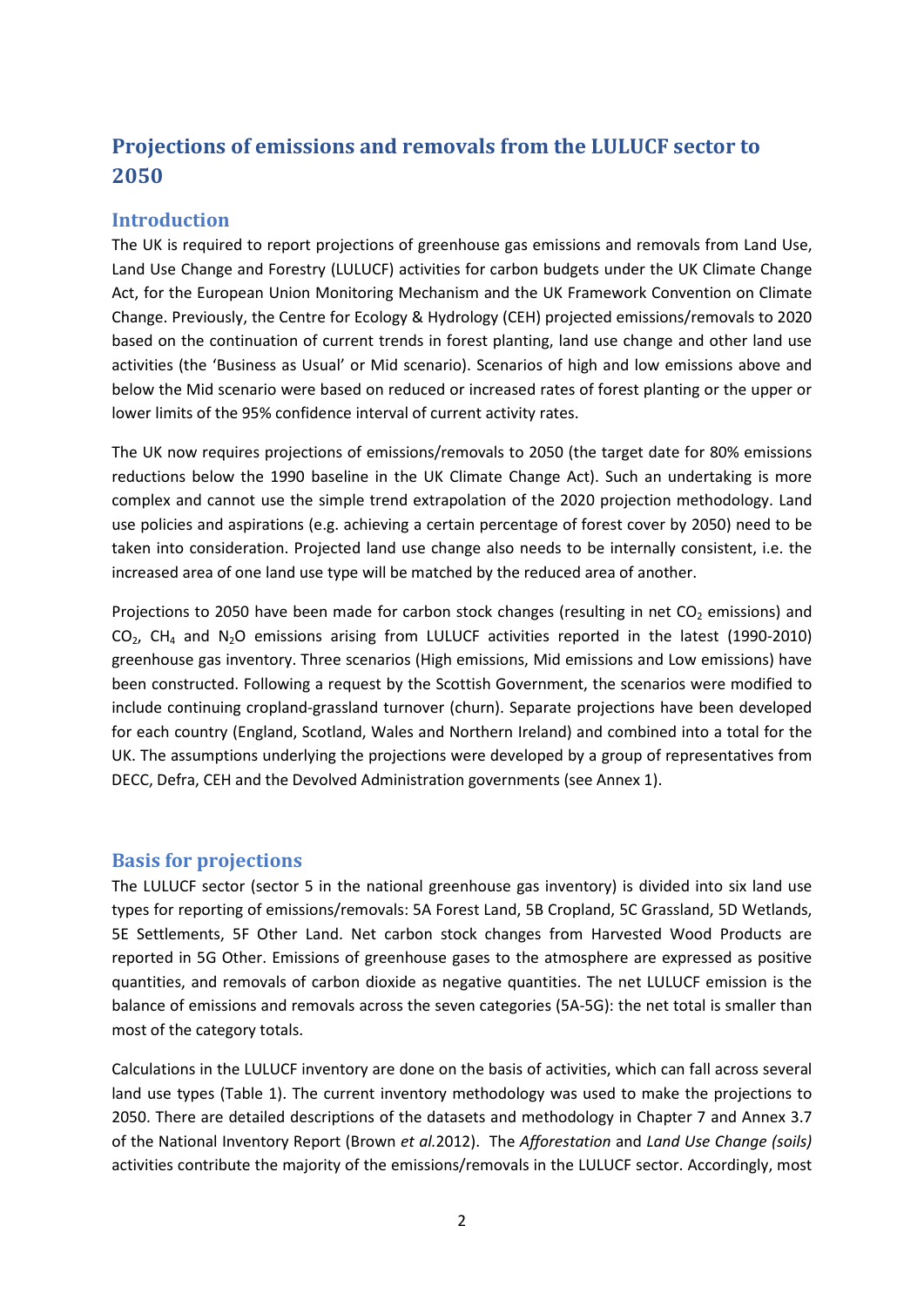consideration was given to these activities and to *Deforestation* when developing the assumptions for the different scenarios. Emissions/removals from minor activities were held constant, except where noted otherwise.

| <b>Activity</b> | <b>Description</b>                                       | <b>Inventory category</b>                                             |
|-----------------|----------------------------------------------------------|-----------------------------------------------------------------------|
| Afforestation   | The CEH carbon flow model, CFlow, models                 | 5A Forest Land (carbon stock                                          |
|                 | carbon stock changes in forest biomass, litter,          | changes, N <sub>2</sub> O emissions)                                  |
|                 | soil and timber products, driven by forest               | 5G Harvested Wood Products                                            |
|                 | planting rates since 1921. Estimates are                 | (carbon stock changes)                                                |
|                 | adjusted to take account of losses due to                |                                                                       |
|                 | deforestation. Nitrogen fertilization of 'poor'          |                                                                       |
|                 | forest soils (a subset of total forest planting)         |                                                                       |
|                 | produces N <sub>2</sub> O emissions.                     |                                                                       |
| Wildfires       | Biomass burning emissions from wildfires on              | 5A Forest Land (CO <sub>2</sub> , CH <sub>4</sub> and                 |
|                 | forest land.                                             | $N2O$ emissions)                                                      |
| Land Use        | Soil carbon stock changes due to land use                | 5B Cropland (carbon stock                                             |
| Change (soils)  | change since 1950 are modelled using a                   | changes)                                                              |
|                 | combined land use change matrix/soil carbon              | 5C Grassland (carbon stock                                            |
|                 | model.                                                   | changes)                                                              |
|                 |                                                          | 5E Settlements (carbon stock                                          |
|                 |                                                          | changes)                                                              |
| Land Use        | Biomass carbon stock changes are modelled                | 5B Cropland (carbon stock                                             |
| Change (non-    | using the same land use change matrix                    | changes)                                                              |
| forest biomass) | approach as for soils. Biomass carbon stock              | 5C Grassland (carbon stock                                            |
|                 | changes due to changes to and from Forest                | changes)                                                              |
|                 | Land are estimated under the Afforestation and           | 5E Settlements (carbon stock                                          |
|                 | Deforestation activities.                                | changes)                                                              |
| $N2O$ emissions | N <sub>2</sub> O emissions due to disturbance associated | 5B Cropland (N <sub>2</sub> O emissions)                              |
| from LUC to     | with land use conversion to cropland.                    |                                                                       |
| Cropland        |                                                          |                                                                       |
| Deforestation   | Carbon stock changes in forest biomass and               | 5A Forest Land (biomass carbon                                        |
|                 | soils due to permanent conversion of forest              | stock changes)                                                        |
|                 | land. A proportion of the felled trees are burnt,        | 5B Cropland (soil carbon stock                                        |
|                 | and the remainder are converted to timber                | changes; CO <sub>2</sub> , CH <sub>4</sub> and N <sub>2</sub> O       |
|                 | products.                                                | emissions)                                                            |
|                 |                                                          | 5C Grassland (soil carbon stock                                       |
|                 |                                                          | changes; CO <sub>2</sub> , CH <sub>4</sub> and N <sub>2</sub> O       |
|                 |                                                          | emissions)                                                            |
|                 |                                                          | 5E Settlements (soil carbon                                           |
|                 |                                                          | stock changes; CO <sub>2</sub> , CH <sub>4</sub> and N <sub>2</sub> O |
|                 |                                                          | emissions)                                                            |
|                 |                                                          | <b>5G Harvested Wood Products</b>                                     |
|                 |                                                          | (carbon stock changes)                                                |
| Liming          | Emissions of $CO2$ from the application of lime          | 5B Cropland (CO <sub>2</sub> emissions)                               |
|                 | (dolomite and limestone) to agricultural land.           | 5C Grassland (CO <sub>2</sub> emissions)                              |
| Lowland         | Carbon stock losses from historic drainage of            | 5B Cropland (soil carbon stock                                        |
| drainage        | lowland wetlands (in England only)                       | changes)                                                              |
| Yield           | Annual increase in cropland biomass due to               | 5B Cropland (biomass carbon                                           |
| improvements    | yield improvements (improved species strains             | stock changes)                                                        |

Table 1: Activities producing emissions/removals of greenhouse gases in the LULUCF sector.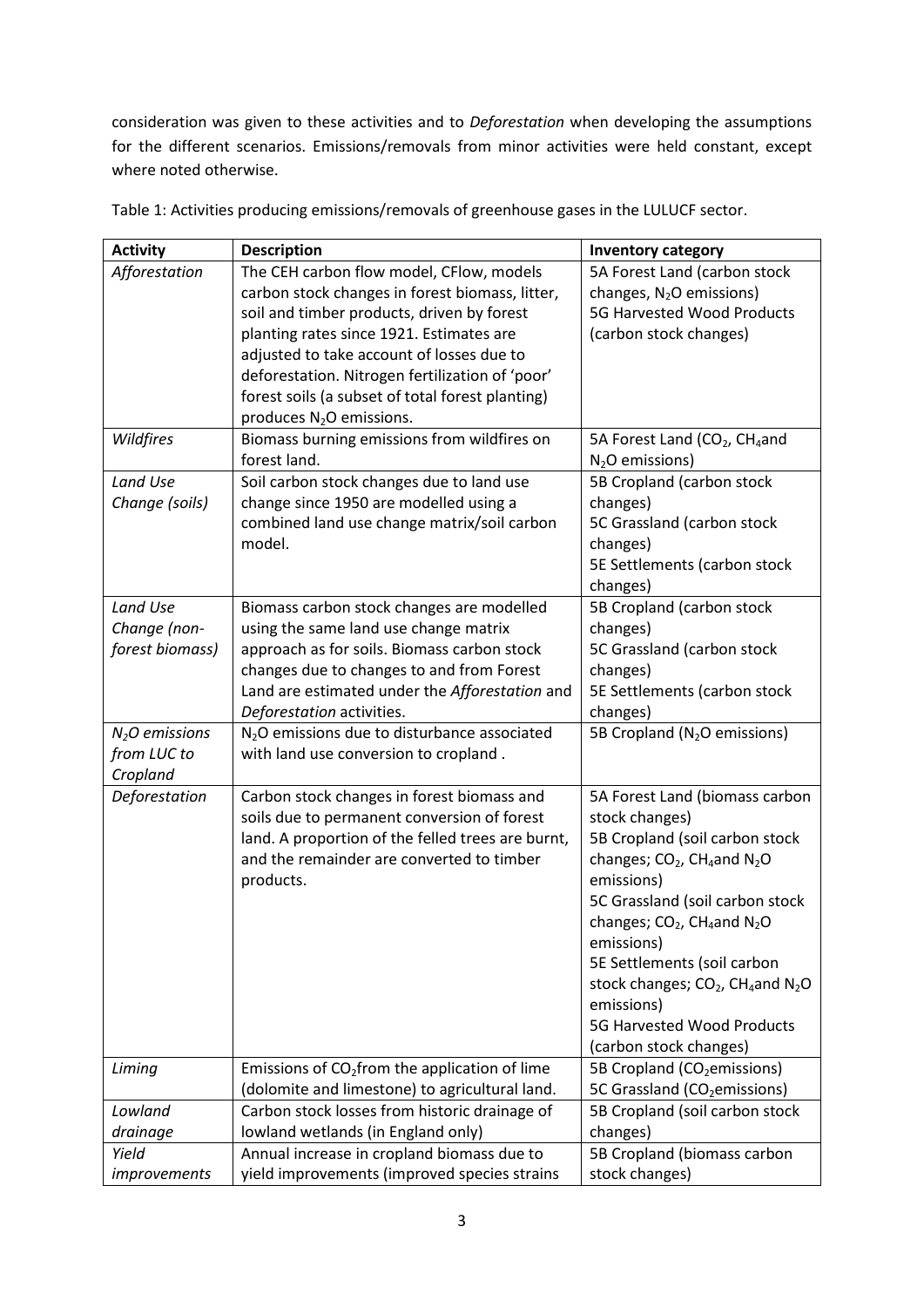|                 | or management).                                           |                                     |
|-----------------|-----------------------------------------------------------|-------------------------------------|
| Peat extraction | On-site emissions of $CO2$ and N <sub>2</sub> O from peat | 5D Wetlands (soil carbon stock      |
|                 | extraction and off-site emissions of $CO2$ from           | changes; $CO2$ and N <sub>2</sub> O |
|                 | the decomposition of horticultural peat.                  | emissions)                          |

Scenarios were developed from trajectories in the 2050 calculator report (Section E: Agriculture and Land Use) (DECC 2010) in discussion with the projections group (Annex 1). The Low emission scenario was based on trajectory C, which emphasizes bioenergy crop production and woodland creation. The High emission scenario was based on trajectory B, where the policy priority is to increase food production, and there is less focus on bioenergy crops and forestry (exploring the highest level of emissions that the sector might produce). The Mid emission scenario used land use change, afforestation and deforestation rates midway between the High and Low scenario rates.

Assumptions that remained constant across all scenarios:

- Land areas for each country of the UK are assumed to remain constant. They are taken from the Standard Area Measurement (national baseline). (Land loss due to sea level rise is assumed not to have an impact before 2050).
- LULUCF input data for the different countries 1990-2010 in the published inventories (Brown et al 2012) have not been changed and will feed through to the projected emissions.
- Afforestation: The split in planting between conifers and broadleaves is assumed to stay the same as in 2010 in each country (conifer: broadleaf ratios are 1:99 (England), 19:81 (Scotland), 7:93 (Wales), 1:99 (Northern Ireland)).
- Afforestation on settlement land (e.g. remediation of mineral workings) continues at same rate as currently. Otherwise, all conversion to forest land was from grassland.
- Land Use Change: the Settlement area increases at 17 kha p.a. across the UK (based on assumption in the 2050 calculator report).
- $N<sub>2</sub>O$  emissions resulting from land use conversion to Cropland: emissions are calculated using the same input data as for soil carbon stock changes from land use change.

The assumptions for each activity, by country and projection scenario, are shown in Table 2.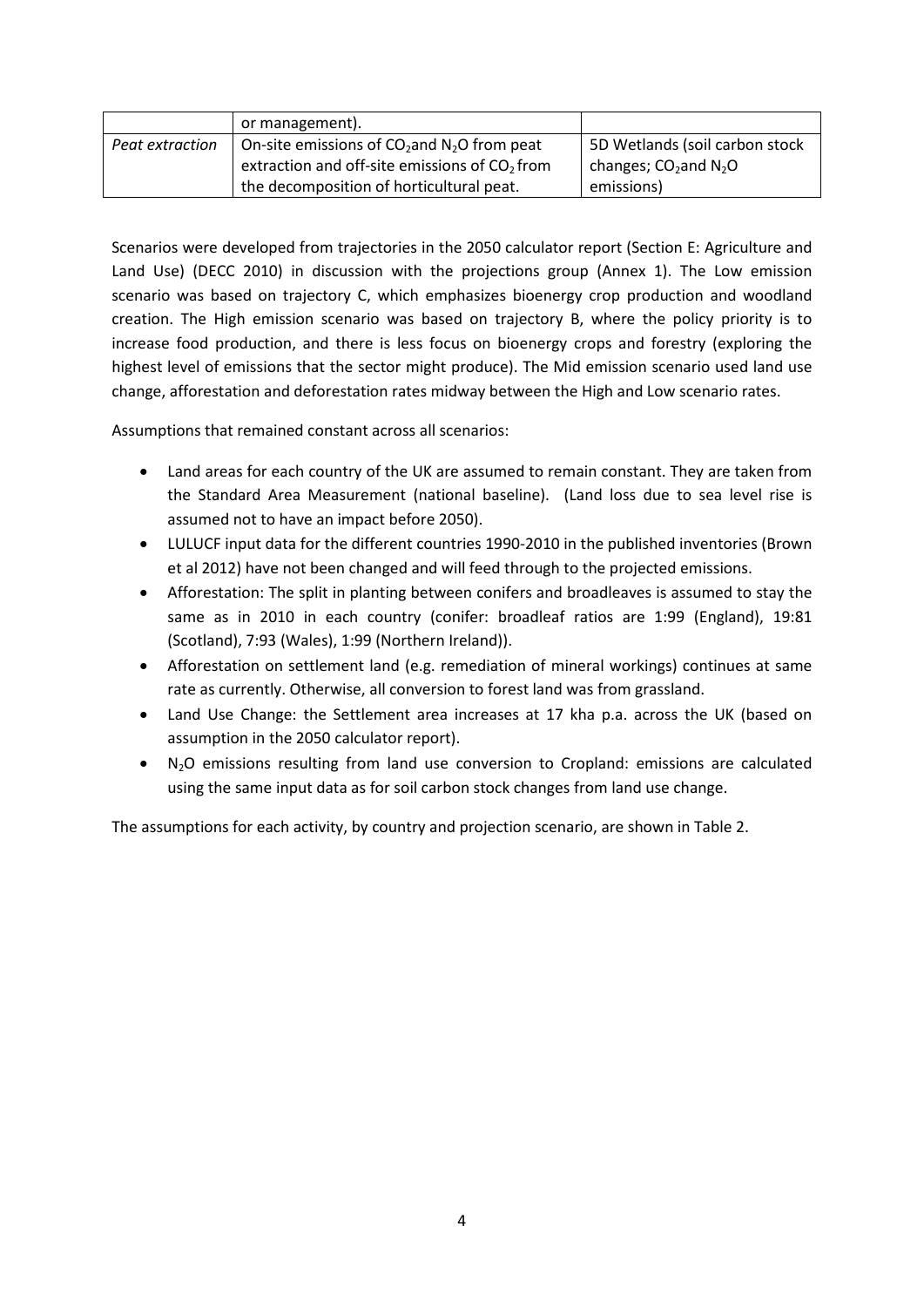#### Table 2: Assumptions for the LULUCF projections

| <b>Activity</b> | Low emission scenario                      | Mid emission scenario                    | <b>High emission scenario</b>            | <b>Reasons for assumptions</b>       |
|-----------------|--------------------------------------------|------------------------------------------|------------------------------------------|--------------------------------------|
| Afforestation   | Increased afforestation rates from 2011    | Afforestation rates are assumed to be    | Afforestation rates remain at same level | The Low scenario afforestation       |
|                 | onwards (see Annex 2)                      | midway between the Low and the High      | as in 2010                               | rates for individual countries were  |
|                 | England: increasing from 2.5 to 10 kha     | emission scenarios.                      | England: 1.99 kha p.a.                   | supplied by the Forestry             |
|                 | p.a. by 2020, 10 kha p.a. 2021-2040,       | England: 3.6 kha p.a. 2011-2019, 6.0 kha | Scotland: 2.72 kha p.a.                  | Commission (based on policy          |
|                 | reducing to 6.0 kha p.a. by 2050           | p.a. 2020-2039, 4.9 kha 2040-2050        | Wales: 0.22 kha p.a.                     | aspirations). The High scenario      |
|                 | Scotland: increasing from 7.5 to 10 kha    | Scotland: 5.99 kha p.a. 2011-2019, 6.36  | N. Ireland: 0.2 kha p.a.                 | continues 2010 planting rates (low   |
|                 | p.a. by 2020, at 10 kha p.a. 2021-2050     | kha p.a. 2020-2050                       |                                          | level compared to historical rates). |
|                 | Wales: increasing from 1 to 5 kha p.a. by  | Wales: 2.11 kha p.a. 2011-2019, 3.11 kha |                                          | The Mid scenario assumed             |
|                 | 2015, at 6 kha p.a. 2021-2030, at 5 kha    | p.a. 2020-2030, 2.6 kha 2031-2050        |                                          | afforestation rates midway           |
|                 | p.a. to 2050                               | N.Ireland: 0.28 kha p.a. 2011-2019,      |                                          | between those in the Low and High    |
|                 | N. Ireland: 0.2 kha p.a. 2011-2014,        | 0.725 kha p.a. 2020-2039, 0.95 kha       |                                          | scenarios.                           |
|                 | increasing to 1.7 kha p.a. by 2029, at 1.7 | 2040-2050                                |                                          |                                      |
|                 | kha p.a. 2030-2050                         |                                          |                                          |                                      |
| Wildfires       | See Mid scenario. Trend plus pdf           | Trend extrapolation. Trend and           | See Mid scenario. Trend plus pdf         | Current practice for projections to  |
|                 | sampled at 5 <sup>th</sup> percentile      | associated probability distribution      | sampled at 95 <sup>th</sup> percentile   | 2020 extended to 2050.               |
|                 |                                            | function (pdf) are derived by            |                                          |                                      |
|                 |                                            | autoregression with 10 lagged terms,     |                                          |                                      |
|                 |                                            | fitted to data from 1990 (as reported by |                                          |                                      |
|                 |                                            | the Forestry Commission to FAO-GFRA).    |                                          |                                      |
|                 |                                            | Incidence of wildfire in future given by |                                          |                                      |
|                 |                                            | the trend plus sampling from the pdf.    |                                          |                                      |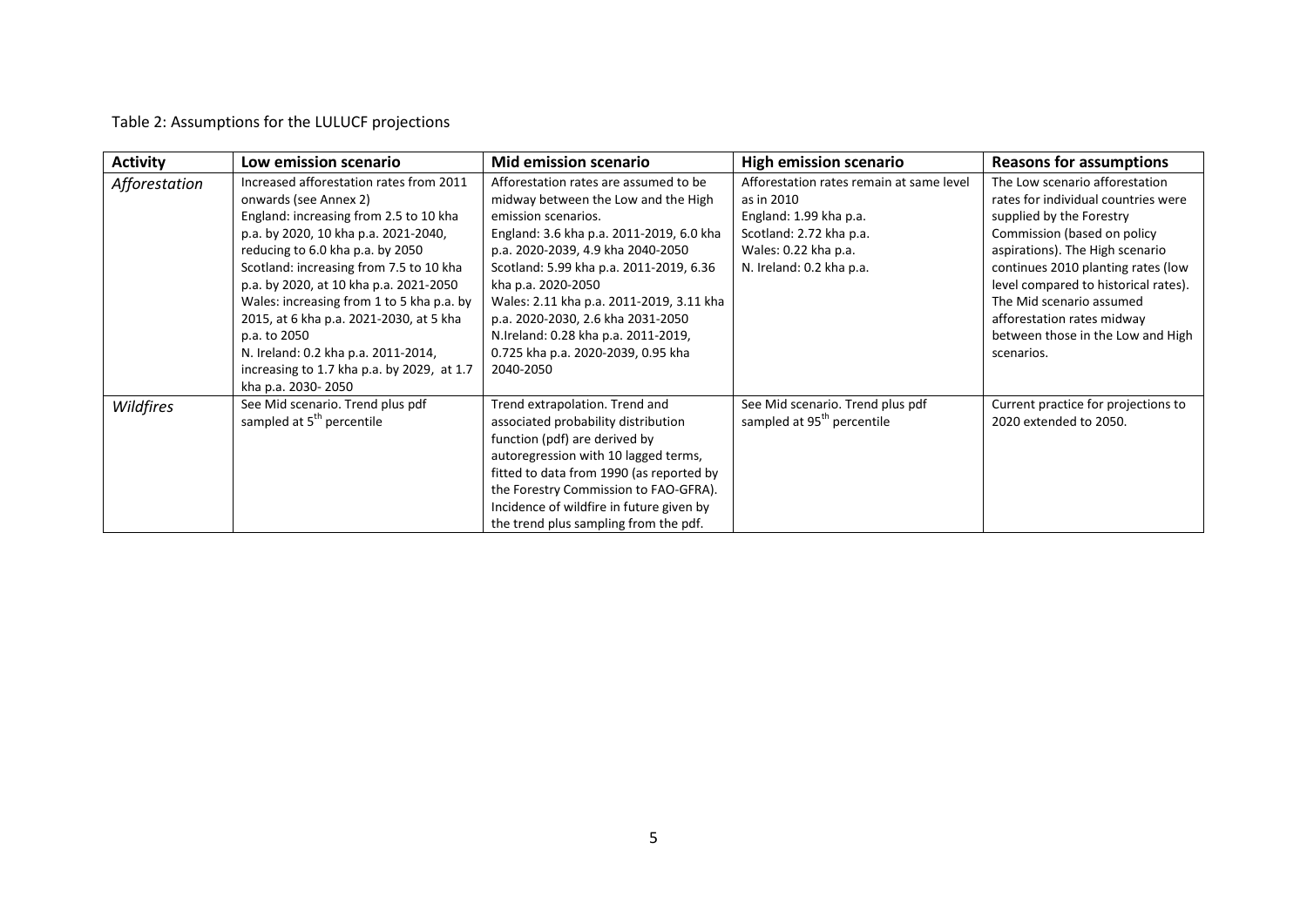| Land Use<br>Change (soils)                                    | Based on trajectory C (2050 calculator).<br>England: Cropland area is stable,<br>Settlement area increases 13.5 kha p.a.,<br>Grassland area decreases 18.7-23.2 kha<br>p.a.<br>Scotland: Cropland area is stable,<br>Settlement area increases 1.9 kha p.a.,<br>Grassland area decreases 10.7-11.7 kha<br>p.a.<br>Wales: 2.5 kha p.a. converted to<br>cropland from grassland, Settlement<br>area increases 1.4 kha p.a., Grassland<br>area decreases 7.7-9.5 kha p.a.<br>N.Ireland: Cropland area is stable,<br>Settlement area increases 0.7 kha p.a.,<br>Grassland area decreases 1.0-2.4 kha<br>p.a.<br>Grassland-Cropland "churn" each way<br>England: 56.60 kha p.a.<br>Scotland: 16.65 kha p.a. | Land use change rates mid-way between<br>the Low and High scenario rates.<br>England: Cropland area is stable,<br>Settlement area increases 13.5 kha p.a.,<br>Grassland area decreases 16.1-19.1 kha<br>p.a.<br>Scotland: Cropland area is stable,<br>Settlement area increases 1.9 kha p.a.,<br>Grassland area decreases 7.0-8.0 kha<br>p.a.<br>Wales: 5.5 kha p.a. converted to<br>cropland from grassland, Settlement<br>area increases 1.4 kha p.a., Grassland<br>area decreases 8.9-9.6 kha p.a.<br>N.Ireland: Cropland area is stable,<br>Settlement area increases 0.7 kha p.a.,<br>Grassland area decreases 0.9-1.6 kha<br>p.a.<br>Grassland-Cropland "churn" each way<br>England: 56.60 kha p.a. | Based on trajectory B (2050 calculator).<br>England: Cropland area is stable,<br>Settlement area increases 13.5 kha p.a.,<br>Grassland area decreases 15.2 kha p.a.<br>Scotland: Cropland area is stable,<br>Settlement area increases 1.9 kha p.a.,<br>Grassland area decreases 5.0 kha p.a.<br>Wales: 10.0 kha p.a. converted to<br>cropland from grassland, Settlement<br>area increases 1.4 kha p.a., Grassland<br>area decreases 11.6 kha p.a.<br>N.Ireland: Cropland area is stable,<br>Settlement area increases 0.7 kha p.a.,<br>Grassland area decreases 0.9 kha p.a.<br>Grassland-Cropland "churn" each way<br>England: 56.60 kha p.a.<br>Scotland: 16.65 kha p.a.<br>Wales: 5.24 kha p.a.<br>N. Ireland: 4.19 kha p.a. | The High and Low scenarios were<br>based on trajectories from the<br>2050 calculator report, with the<br>Mid scenario using rates mid-way<br>between these. Separate cropland<br>conversion rates were requested<br>for Wales.<br>Grassland-cropland "churn" rates<br>were based on the average annual<br>conversion of cropland to grassland<br>and vice versa between 1990 and<br>2010 for each country. |
|---------------------------------------------------------------|--------------------------------------------------------------------------------------------------------------------------------------------------------------------------------------------------------------------------------------------------------------------------------------------------------------------------------------------------------------------------------------------------------------------------------------------------------------------------------------------------------------------------------------------------------------------------------------------------------------------------------------------------------------------------------------------------------|-----------------------------------------------------------------------------------------------------------------------------------------------------------------------------------------------------------------------------------------------------------------------------------------------------------------------------------------------------------------------------------------------------------------------------------------------------------------------------------------------------------------------------------------------------------------------------------------------------------------------------------------------------------------------------------------------------------|-----------------------------------------------------------------------------------------------------------------------------------------------------------------------------------------------------------------------------------------------------------------------------------------------------------------------------------------------------------------------------------------------------------------------------------------------------------------------------------------------------------------------------------------------------------------------------------------------------------------------------------------------------------------------------------------------------------------------------------|------------------------------------------------------------------------------------------------------------------------------------------------------------------------------------------------------------------------------------------------------------------------------------------------------------------------------------------------------------------------------------------------------------|
| Land Use<br>Change (non-                                      | N. Ireland: 4.19 kha p.a.<br>Based on same conversion areas as Land<br>Use Change (soils) above)                                                                                                                                                                                                                                                                                                                                                                                                                                                                                                                                                                                                       | Wales: 5.24 kha p.a.<br>N. Ireland: 4.19 kha p.a.<br>Based on same conversion areas as Land<br>Use Change (soils) above)                                                                                                                                                                                                                                                                                                                                                                                                                                                                                                                                                                                  | Based on same conversion areas as Land<br>Use Change (soils) above)                                                                                                                                                                                                                                                                                                                                                                                                                                                                                                                                                                                                                                                               | Same assumptions as for Land Use<br>Change (soils)                                                                                                                                                                                                                                                                                                                                                         |
| forest biomass)<br>$N2O$ emissions<br>from LUC to<br>Cropland | Zero post-2010 LUC to cropland for<br>England, Scotland and N. Ireland<br>Wales: 2.5 kha p.a. converted to<br>cropland from grassland<br>Grassland-Cropland "churn" as assumed<br>for Land Use Change (soils)<br>England: 56.60 kha p.a.<br>Scotland: 16.65 kha p.a.<br>Wales: 5.24 kha p.a.<br>N. Ireland: 4.19 kha p.a                                                                                                                                                                                                                                                                                                                                                                               | Zero post-2010 LUC to cropland for<br>England, Scotland and N. Ireland<br>Wales: 5.5 kha p.a. converted to<br>cropland from grassland<br>Grassland-Cropland "churn" as assumed<br>for Land Use Change (soils)<br>England: 56.60 kha p.a.<br>Scotland: 16.65 kha p.a.<br>Wales: 5.24 kha p.a.<br>N. Ireland: 4.19 kha p.a                                                                                                                                                                                                                                                                                                                                                                                  | Zero post-2010 LUC to cropland for<br>England, Scotland and N. Ireland<br>Wales: 10.0 kha p.a. converted to<br>cropland from grassland<br>Grassland-Cropland "churn" as assumed<br>for Land Use Change (soils)<br>England: 56.60 kha p.a.<br>Scotland: 16.65 kha p.a.<br>Wales: 5.24 kha p.a.<br>N. Ireland: 4.19 kha p.a                                                                                                                                                                                                                                                                                                                                                                                                         | Cropland areas assumed stable<br>post-2010 for England, Scotland<br>and N. Ireland. Separate cropland<br>conversion rates were requested<br>for Wales.<br>Grassland-cropland "churn" rates<br>were based on the average annual<br>conversion of grassland to cropland<br>between 1990 and 2010 for each<br>country.                                                                                        |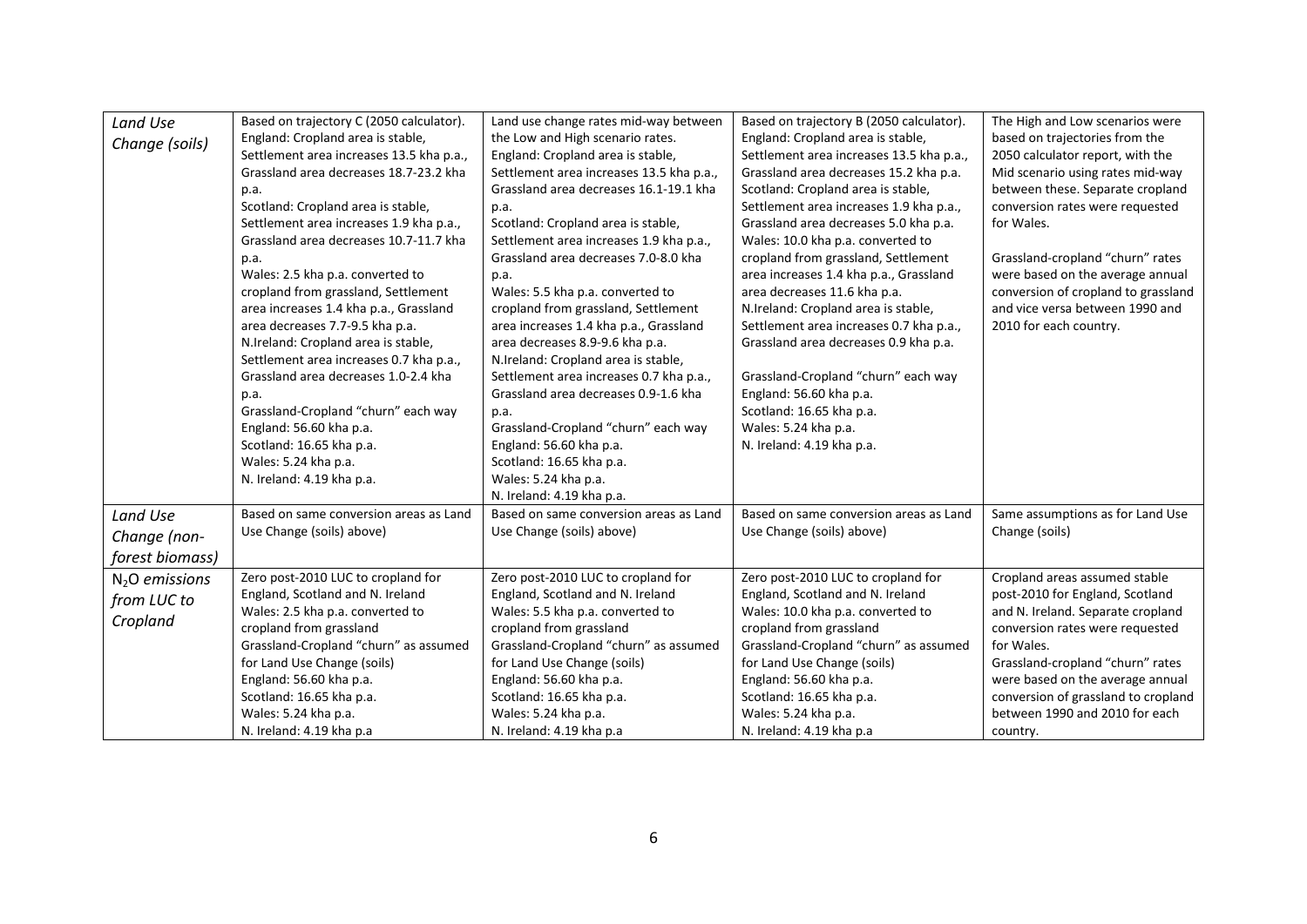| Deforestation   | Deforestation rate assumed to be the    | Deforestation rates are assumed to fall | High rates of deforestation (see Annex       | Deforestation is considered to be     |
|-----------------|-----------------------------------------|-----------------------------------------|----------------------------------------------|---------------------------------------|
|                 | same as the average rate 2001-2010,     | midway between the Low and High         | $2)$ .                                       | probably under-reported in the        |
|                 | declining to zero 2020-2030 for forest- | scenario rates.                         | England: 1.65 kha p.a. 2011-2015, falling    | current LULUCF inventory, due to a    |
|                 | grassland and forest-cropland (England  |                                         | to 0.3 kha p.a. by 2040.                     | lack of information. Therefore, the   |
|                 | only) conversion.                       |                                         | Scotland: 1.5 kha pa. 2010-2015, falling     | Low scenario uses the current         |
|                 | 2011-2020                               |                                         | to 0.5 kha p.a. in 2020 and 0.3 kha p.a.     | inventory rates. The High scenario    |
|                 | England: 0.87 kha p.a                   |                                         | by 2040                                      | deforestation rates for individual    |
|                 | Scotland: 0.52 kha p.a.                 |                                         | Wales: 0.05-0.35 kha p.a. 2010-2020,         | countries were supplied by the        |
|                 | Wales: 0.18 kha p.a.                    |                                         | then 0.036 kha p.a. until 2050               | Forestry Commission, based on         |
|                 | N.Ireland: 0.09 kha p.a.                |                                         | N. Ireland: 0.17 kha p.a. in 2011 falling to | expert knowledge and unpublished      |
|                 | 2030-2050                               |                                         | 0.048 kha p.a. in 2040                       | data from the latest National         |
|                 | England: 0.29 kha p.a                   |                                         |                                              | Forest Inventory.                     |
|                 | Scotland: 0.22kha p.a.                  |                                         |                                              |                                       |
|                 | Wales: 0.13 kha p.a.                    |                                         |                                              |                                       |
|                 | N.Ireland: 0.05 kha p.a.                |                                         |                                              |                                       |
| Liming          | Amount of lime applied is assumed to be | Amount of lime applied is assumed to be | Amount of lime applied is assumed to be      | No clear trend in this activity.      |
|                 | 25% below the average for 2001-2010.    | the same as the average for 2001-2010.  | 25% above the average for 2001-2010.         |                                       |
|                 |                                         |                                         |                                              |                                       |
| Lowland         | Flux remains at 2010 value              | Flux remains at 2010 value              | Flux remains at 2010 value                   | No clear trend in this activity. Only |
| drainage        |                                         |                                         |                                              | reported for England.                 |
| Yield           | Flux remains at 2010 value              | Flux remains at 2010 value              | Flux remains at 2010 value                   | No clear trend in this activity.      |
| improvements    |                                         |                                         |                                              |                                       |
| Peat extraction | Current levels of extraction assumed to | Current levels of extraction assumed to | Current levels of extraction assumed to      | No clear trend in this activity.      |
|                 | remain at same level as mean 2001-2010  | remain at same level as mean 2001-2010  | remain at same level as mean 2001-2010       |                                       |
|                 | level.                                  | level.                                  | level.                                       |                                       |

#### **Projections 2011-2050**

A summary of the results is given here. Detailed emission estimates by activity, country and scenario area also available for download from the NAEI website.

The distribution of land use areas in each country between 2010 and 2050 is shown in Tables 3-5. The modified scenarios with increased cropland-grassland turnover will have the same overall land use areas as cropland-grassland and grassland-cropland conversion are equal. There is greatest land use change in the Low emissions scenario at the UK level (due to increases in forest area), but for Wales the greatest land use change is under the High emission scenario, due to the assumption of grassland-cropland conversion. Grassland is lost at the expense of other land use types under all scenarios.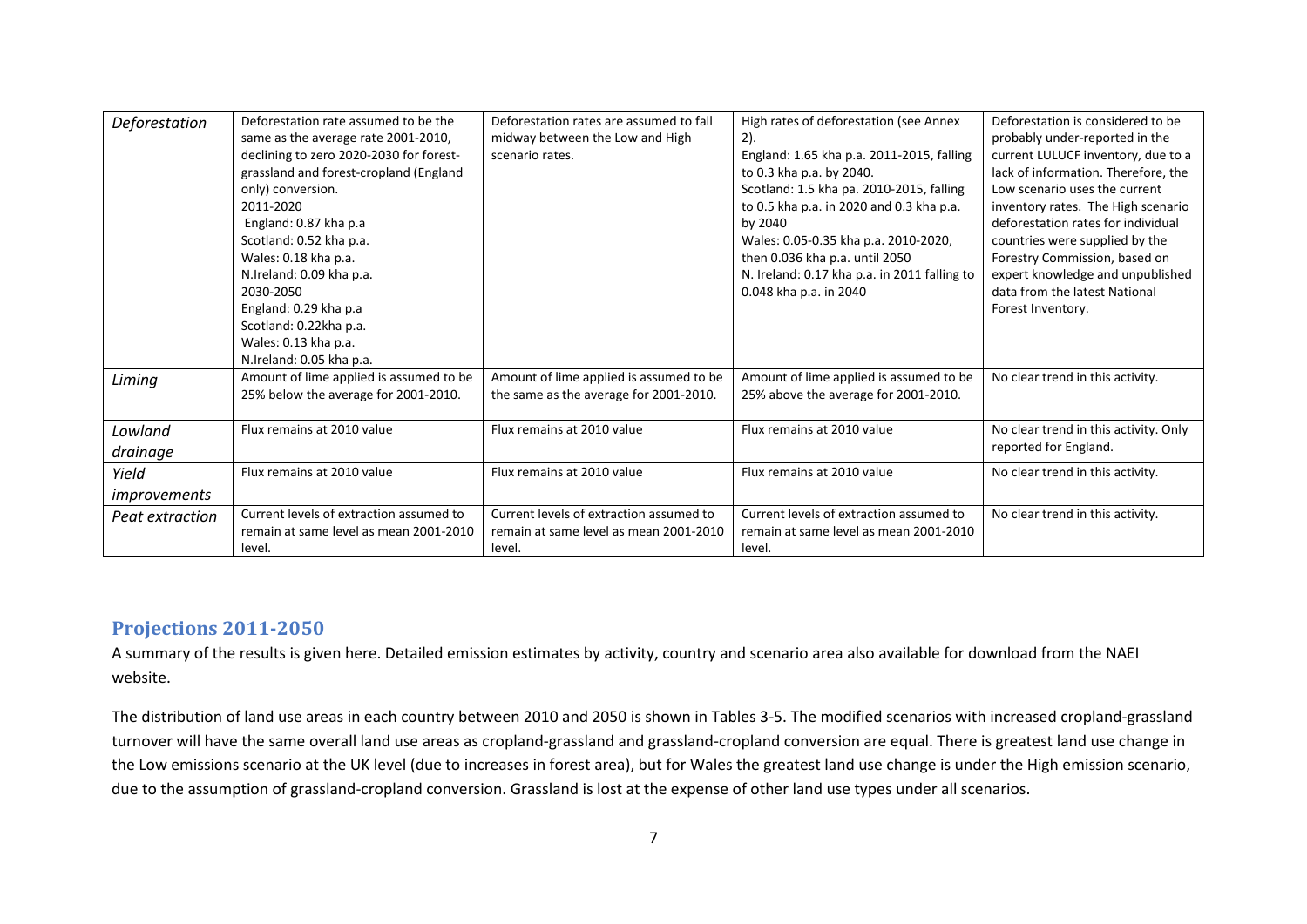Table 3: Land use areas 2010-2050 in the Low emission scenario

| Country          | Land use           | 2010 area,     | 2020 area, kha | 2030 area,       | 2040 area,  | 2050 area, kha | % of land area in | % of land area |
|------------------|--------------------|----------------|----------------|------------------|-------------|----------------|-------------------|----------------|
|                  | category           | kha            |                | kha              | kha         |                | 2010              | in 2050        |
| <b>England</b>   | Forest land        | 1,128.0        | 1,179.6        | 1,273.5          | 1,370.6     | 1,445.8        | 9%                | 11%            |
| 13,044 kha       | Grass-natural      | 966.1          | 933.0          | 871.7            | 807.2       | 756.8          | 7%                | 6%             |
|                  | Grass-pasture      | 3,769.8        | 3,616.4        | 3,448.6          | 3,281.0     | 3,121.2        | 29%               | 24%            |
|                  | Cropland           | 4,067.0        | 4,067.3        | 4,067.4          | 4,067.4     | 4,067.4        | 31%               | 31%            |
|                  | Settlement         | 1,475.7        | 1,610.7        | 1,745.7          | 1,880.7     | 2,015.7        | 11%               | 15%            |
|                  | Other              | 1,636.9        | 1,636.6        | 1,636.6          | 1,636.6     | 1,636.6        | 13%               | 13%            |
| <b>Scotland</b>  | Forest land        | 1,385          | 1,473          | 1,569            | 1,666       | 1,764          | 18%               | 22%            |
| 7,881 kha        | Grass-natural      | 3,925          | 3,865          | 3,798            | 3,730       | 3,662          | 50%               | 46%            |
|                  | Grass-pasture      | 1,233          | 1,187          | 1,138            | 1,090       | 1,041          | 16%               | 13%            |
|                  | Cropland           | 572            | 572            | 572              | 572         | 572            | 7%                | 7%             |
|                  | Settlement         | 191            | 210            | 229              | 248         | 267            | 2%                | 3%             |
|                  | Other              | 575            | 575            | 575              | 575         | 575            | 7%                | 7%             |
| <b>Wales</b>     | <b>Forest land</b> | 304            | 342            | 401              | 449         | 498            | 15%               | 24%            |
| 2,078 kha        | Grass-natural      | 478            | 442            | 390              | 344         | 298            | 23%               | 14%            |
|                  | Grass-pasture      | 1,055          | 1,014          | 971              | 929         | 888            | 51%               | 43%            |
|                  | Cropland           | 87             | 112            | 137              | 162         | 187            | 4%                | 9%             |
|                  | Settlement         | 152            | 166            | 180              | 194         | 208            | 7%                | 10%            |
|                  | Other              | $\overline{2}$ | $\overline{2}$ | $\boldsymbol{0}$ | $\mathbf 0$ | $\mathbf 0$    | 0%                | 0%             |
| Northern Ireland | Forest land        | 88             | 91             | 104              | 120         | 137            | 6%                | 10%            |
| 1,413 kha        | Grass-natural      | 219            | 218            | 212              | 204         | 196            | 16%               | 14%            |
|                  | Grass-pasture      | 733            | 725            | 711              | 695         | 680            | 52%               | 48%            |
|                  | Cropland           | 56             | 56             | 56               | 56          | 56             | 4%                | 4%             |
|                  | Settlement         | 80             | 87             | 94               | 101         | 108            | 6%                | 8%             |
|                  | Other              | 237            | 237            | 237              | 237         | 237            | 17%               | 17%            |
| <b>UK</b>        | Forest land        | 2,905          | 3,086          | 3,347            | 3,607       | 3,845          | 12%               | 16%            |
| 24,415 kha       | Grass-natural      | 5,589          | 5,457          | 5,272            | 5,085       | 4,913          | 23%               | 20%            |
|                  | Grass-pasture      | 6,791          | 6,542          | 6,269            | 5,995       | 5,730          | 28%               | 23%            |
|                  | Cropland           | 4,781          | 4,806          | 4,832            | 4,857       | 4,882          | 20%               | 20%            |
|                  | Settlement         | 1,899          | 2,074          | 2,249            | 2,424       | 2,599          | 8%                | 11%            |
|                  | Other              | 2,450          | 2,450          | 2,448            | 2,448       | 2,448          | 10%               | 10%            |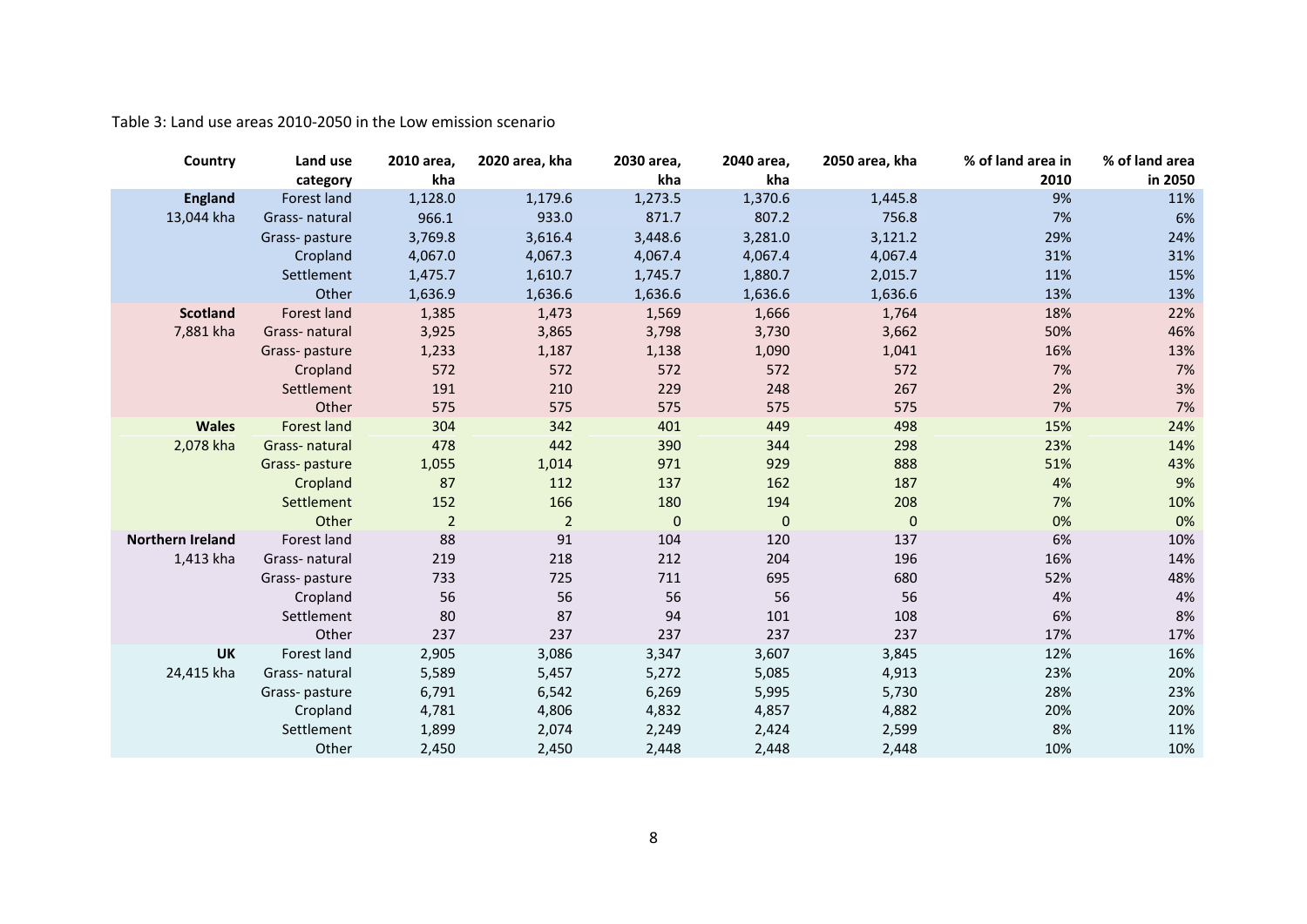Table 4: Land use areas 2010-2050 in the Mid emission scenario

| Country                 | Land use category  | 2010 area, kha | 2020 area, kha | 2030 area, kha | 2040 area, kha | 2050 area, kha | % of land area in 2010 | % of land area in 2050 |
|-------------------------|--------------------|----------------|----------------|----------------|----------------|----------------|------------------------|------------------------|
| <b>England</b>          | Forest land        | 1,128          | 1,154          | 1,207          | 1,263          | 1,309          | 9%                     | 10%                    |
| 13,044 kha              | Grass-natural      | 966            | 948            | 912            | 874            | 843            | 7%                     | 6%                     |
|                         | Grass-pasture      | 3,770          | 3,622          | 3,467          | 3,314          | 3,164          | 29%                    | 24%                    |
|                         | Cropland           | 4,067          | 4,067          | 4,068          | 4,068          | 4,068          | 31%                    | 31%                    |
|                         | Settlement         | 1,476          | 1,611          | 1,746          | 1,881          | 2,016          | 11%                    | 15%                    |
|                         | Other              | 1,637          | 1,642          | 1,644          | 1,644          | 1,644          | 13%                    | 13%                    |
| <b>Scotland</b>         | Forest land        | 1,385          | 1,437          | 1,496          | 1,556          | 1,617          | 18%                    | 21%                    |
| 7,881 kha               | Grass-natural      | 3,925          | 3,886          | 3,843          | 3,798          | 3,754          | 50%                    | 48%                    |
|                         | Grass-pasture      | 1,233          | 1,193          | 1,154          | 1,115          | 1,076          | 16%                    | 14%                    |
|                         | Cropland           | 572            | 572            | 572            | 572            | 572            | 7%                     | 7%                     |
|                         | Settlement         | 191            | 210            | 229            | 248            | 267            | 2%                     | 3%                     |
|                         | Other              | 575            | 583            | 587            | 591            | 594            | 7%                     | 8%                     |
| <b>Wales</b>            | <b>Forest land</b> | 304            | 324            | 353            | 379            | 404            | 15%                    | 19%                    |
| 2,078 kha               | Grass-natural      | 478            | 455            | 425            | 397            | 370            | 23%                    | 18%                    |
|                         | Grass-pasture      | 1,055          | 980            | 905            | 830            | 755            | 51%                    | 36%                    |
|                         | Cropland           | 87             | 149            | 211            | 274            | 336            | 4%                     | 16%                    |
|                         | Settlement         | 152            | 167            | 181            | 196            | 210            | 7%                     | 10%                    |
|                         | Other              | $\overline{2}$ | 3              | $\overline{2}$ | $\overline{2}$ | $\overline{2}$ | 0%                     | 0%                     |
| <b>Northern Ireland</b> | Forest land        | 88             | 90             | 97             | 106            | 115            | 6%                     | 8%                     |
| 1,413 kha               | Grass-natural      | 219            | 218            | 215            | 210            | 206            | 16%                    | 15%                    |
|                         | Grass-pasture      | 733            | 725            | 714            | 702            | 691            | 52%                    | 49%                    |
|                         | Cropland           | 56             | 56             | 56             | 56             | 56             | 4%                     | 4%                     |
|                         | Settlement         | 80             | 87             | 94             | 101            | 108            | 6%                     | 8%                     |
|                         | Other              | 237            | 238            | 238            | 238            | 239            | 17%                    | 17%                    |
| <b>UK</b>               | Forest land        | 2,905          | 3,005          | 3,153          | 3,304          | 3,445          | 12%                    | 14%                    |
| 24,415 kha              | Grass-natural      | 5,589          | 5,507          | 5,395          | 5,281          | 5,173          | 23%                    | 21%                    |
|                         | Grass-pasture      | 6,791          | 6,520          | 6,240          | 5,961          | 5,687          | 28%                    | 23%                    |
|                         | Cropland           | 4,781          | 4,844          | 4,907          | 4,969          | 5,032          | 20%                    | 21%                    |
|                         | Settlement         | 1,899          | 2,074          | 2,249          | 2,425          | 2,600          | 8%                     | 11%                    |
|                         | Other              | 2,450          | 2,465          | 2,471          | 2,475          | 2,479          | 10%                    | 10%                    |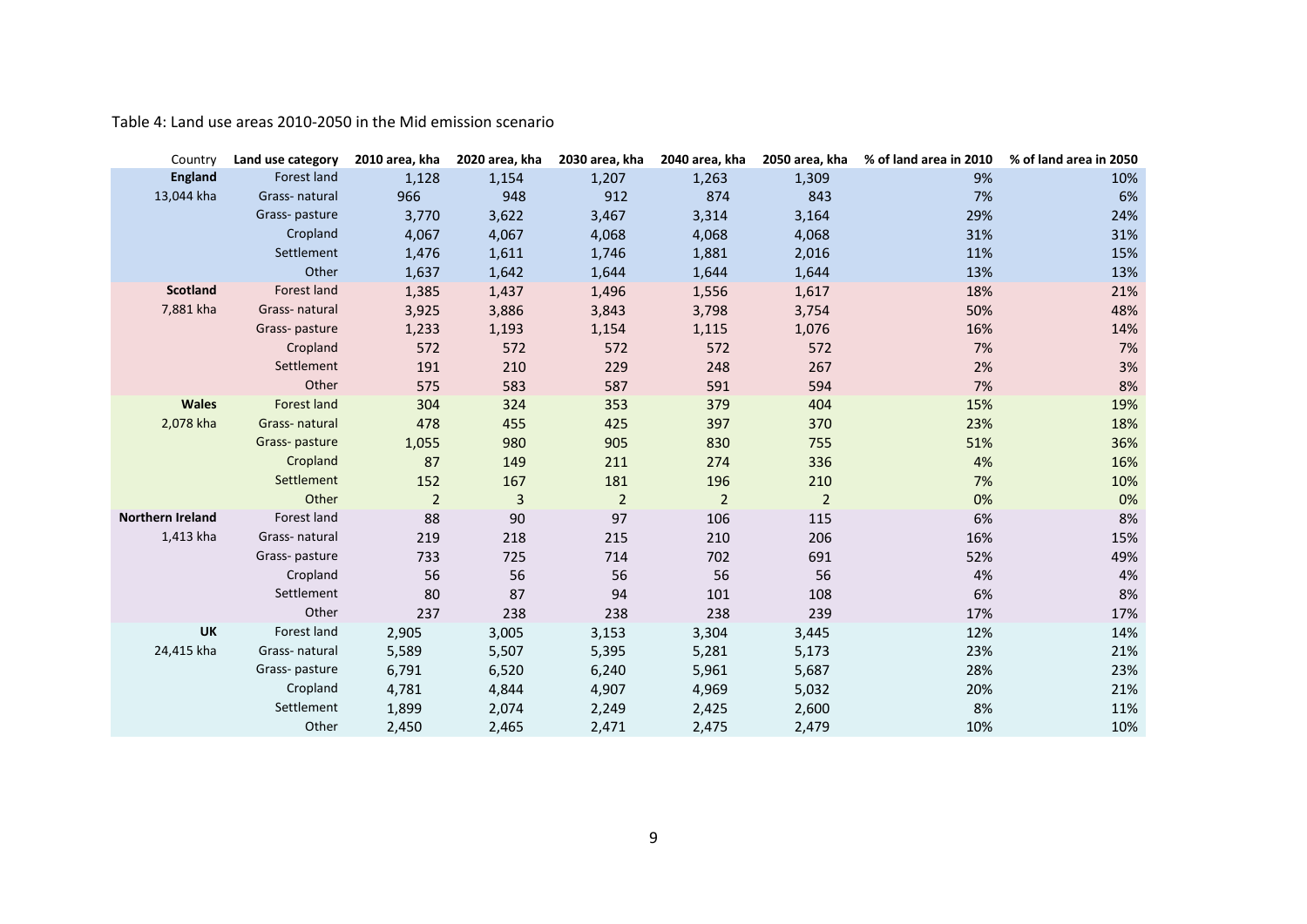Table 5: Land use areas 2010-2050 in the High emission scenario

| Country                 | Land use category  | 2010 area, kha | 2020 area, kha | 2030 area, kha | 2040 area, kha | 2050 area, kha | % of land area in 2010 | % of land area in 2050 |
|-------------------------|--------------------|----------------|----------------|----------------|----------------|----------------|------------------------|------------------------|
| <b>England</b>          | Forest land        | 1,128          | 1,133          | 1,144          | 1,159          | 1,176          | 9%                     | 9%                     |
| 13,044 kha              | Grass-natural      | 966            | 960            | 951            | 940            | 927            | 7%                     | 7%                     |
|                         | Grass-pasture      | 3,770          | 3,626          | 3,485          | 3,346          | 3,206          | 29%                    | 25%                    |
|                         | Cropland           | 4,067          | 4,068          | 4,068          | 4,068          | 4,068          | 31%                    | 31%                    |
|                         | Settlement         | 1,476          | 1,611          | 1,746          | 1,881          | 2,016          | 11%                    | 15%                    |
|                         | Other              | 1,637          | 1,646          | 1,650          | 1,650          | 1,650          | 13%                    | 13%                    |
| <b>Scotland</b>         | Forest land        | 1,385          | 1,400          | 1,422          | 1,446          | 1,470          | 18%                    | 19%                    |
| 7,881 kha               | Grass-natural      | 3,925          | 3,909          | 3,888          | 3,868          | 3,846          | 50%                    | 49%                    |
|                         | Grass-pasture      | 1,233          | 1,199          | 1,170          | 1,140          | 1,112          | 16%                    | 14%                    |
|                         | Cropland           | 572            | 572            | 572            | 572            | 572            | 7%                     | 7%                     |
|                         | Settlement         | 191            | 210            | 229            | 248            | 267            | 2%                     | 3%                     |
|                         | Other              | 575            | 591            | 599            | 607            | 614            | 7%                     | 8%                     |
| <b>Wales</b>            | <b>Forest land</b> | 304            | 303            | 305            | 307            | 309            | 15%                    | 15%                    |
| 2,078 kha               | Grass-natural      | 478            | 470            | 462            | 453            | 444            | 23%                    | 21%                    |
|                         | Grass-pasture      | 1,055          | 947            | 840            | 732            | 625            | 51%                    | 30%                    |
|                         | Cropland           | 87             | 186            | 286            | 386            | 486            | 4%                     | 23%                    |
|                         | Settlement         | 152            | 166            | 180            | 194            | 208            | 7%                     | 10%                    |
|                         | Other              | $\overline{2}$ | 4              | 5              | 5              | 5              | 0%                     | 0%                     |
| <b>Northern Ireland</b> | Forest land        | 88             | 89             | 90             | 91             | 93             | 6%                     | 7%                     |
| 1,413 kha               | Grass-natural      | 219            | 219            | 218            | 217            | 216            | 16%                    | 15%                    |
|                         | Grass-pasture      | 733            | 725            | 717            | 709            | 701            | 52%                    | 50%                    |
|                         | Cropland           | 56             | 56             | 56             | 56             | 56             | 4%                     | 4%                     |
|                         | Settlement         | 80             | 87             | 94             | 101            | 108            | 6%                     | 8%                     |
|                         | Other              | 237            | 238            | 239            | 240            | 240            | 17%                    | 17%                    |
| <b>UK</b>               | Forest land        | 2,905          | 2,925          | 2,961          | 3,003          | 3,048          | 12%                    | 12%                    |
| 24,415 kha              | Grass-natural      | 5,589          | 5,557          | 5,519          | 5,477          | 5,434          | 23%                    | 22%                    |
|                         | Grass-pasture      | 6,791          | 6,497          | 6,211          | 5,927          | 5,644          | 28%                    | 23%                    |
|                         | Cropland           | 4,781          | 4,882          | 4,982          | 5,082          | 5,182          | 20%                    | 21%                    |
|                         | Settlement         | 1,899          | 2,074          | 2,249          | 2,423          | 2,598          | 8%                     | 11%                    |
|                         | Other              | 2,450          | 2,480          | 2,493          | 2,502          | 2,509          | 10%                    | 10%                    |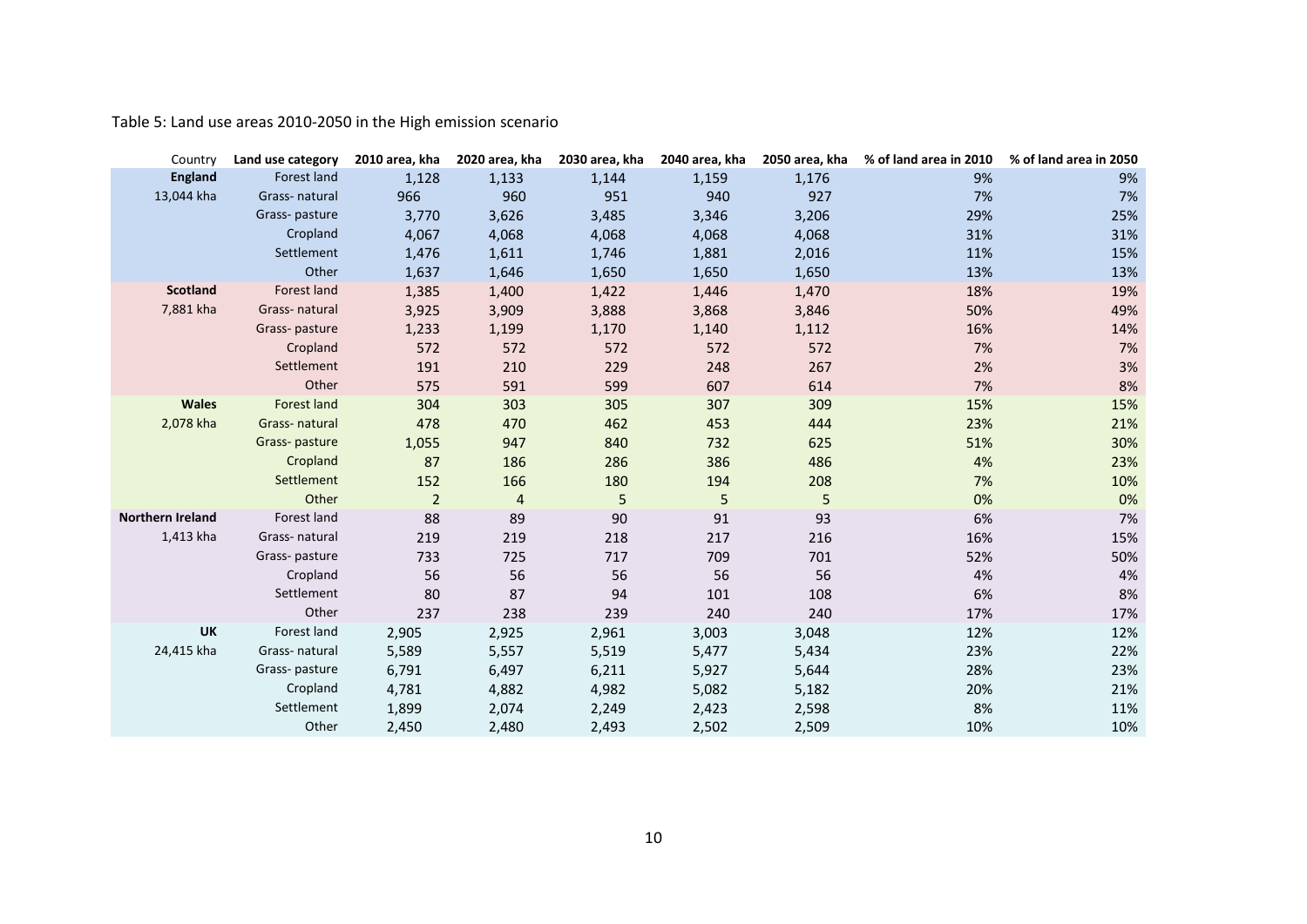Projected emissions of CO<sub>2</sub>, CH<sub>4</sub>, N<sub>2</sub>O and CO<sub>2</sub>equivalents are shown in Tables 6-9. Graphs of the CO<sub>2</sub>equivalents projections, for the UK and each Devolved Administration, are shown in Figures 1-5.

The LULUCF sector, at the UK level, is predicted to become a net source of GHG emissions at some point between 2011 and 2050 under all scenarios. This occurs at different times under different scenarios: as early as 2013 under the High-churn scenario, but not until 2030 under the Low scenario (where the UK LULUCF sector becomes a net sink again by 2036). The Forest Land, Cropland and Grassland categories dominate the trend: Forest Land is a shrinking net sink (due to a combination of forest management and historical planting distribution – discussed in more detail in the National Inventory report), Cropland is a shrinking net source under the non-churn scenarios (as Cropland conversion is assumed to be minimal after 2011) and Grassland is a shrinking net sink, as its area decreases at the expense of other land use types.

The LULUCF sector in England is a net source of GHG emissions under all scenarios, apart from the Low and Low-churn scenarios, where it becomes a small net sink after 2042 and 2046 respectively. All scenarios show a tendency for the net source to increase between 2011 and 2030 before decreasing to a relatively stable level between 2045 and 2050. Patterns in Cropland, Grassland and Forest Land are similar to the UK trends, except that Forest Land shows a tendency to become an increasing net sink after the mid-2020s under all scenarios.

The LULUCF sector in Scotland shows a shrinking of the net sink between 2011 and 2034 under all scenarios, becoming a net source under the High and the "churn" scenarios. This trend is dominated by the Forestland sector, where the net sink shrinks and oscillates around zero from 2030 onwards ( due to a combination of forest management and historical planting distribution, as mentioned above). The Cropland and Grassland patterns are similar to the UK trends.

The LULUCF sector in Wales increases from a small net sink in 2010 to a net source under all scenarios. In the Low and Mid scenarios, the net emissions/removals decrease again from the mid-2020s (becoming a net sink in 2032 in the case of the Low scenario). In the High scenarios the net emissions/removals stabilise around 1800 Gg CO2e from 2030 onwards. The spread of the scenarios is dominated by the Cropland (a range of Cropland conversion rates were assumed for Wales) and Forestland categories.

The LULUCF sector in Northern Ireland is a net source under all scenarios until post-2040 when the sector becomes a net sink again under the Low and Mid scenarios. Maximum net emissions occur between 2023 and 2032, with all scenarios showing a trend towards reduced net emissions after that point. This pattern is driven by the Forest Land sector, which is projected to become a small net source in 2020 for all scenarios, before becoming an increasing net sink again from 2030 onwards.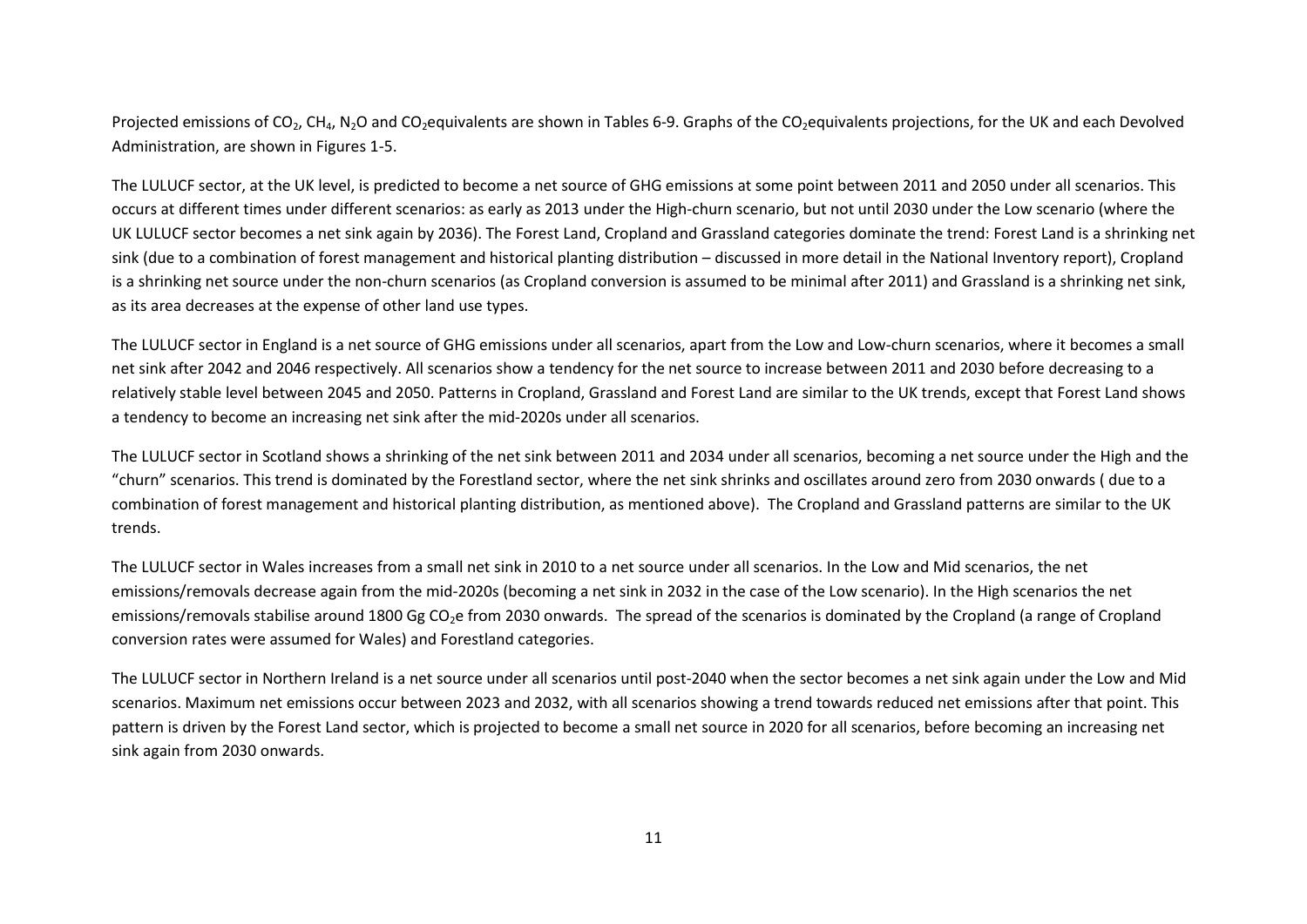The "churn" scenarios demonstrate the impact that cropland-grassland turnover can have upon overall GHG emissions (through carbon stock changes and N<sub>2</sub>O emissions arising from conversion to Cropland). They increase overall net emissions for all scenarios, as net emissions from Cropland are maintained, rather than declining over time, as in the original scenarios. Their impact in the Grassland category is to increase or maintain the size of the net sink, which is otherwise projected to shrink under the original scenarios. The assumption about the rate of cropland-grassland turnover merits more discussion, given the significant impact that it has on the net emissions of the LULUCF sector. The issue of cropland-grassland rotation, and its impact on soil carbon stock changes, is currently under investigation in DECC and Defra funded development programmes for the LULUCF inventory.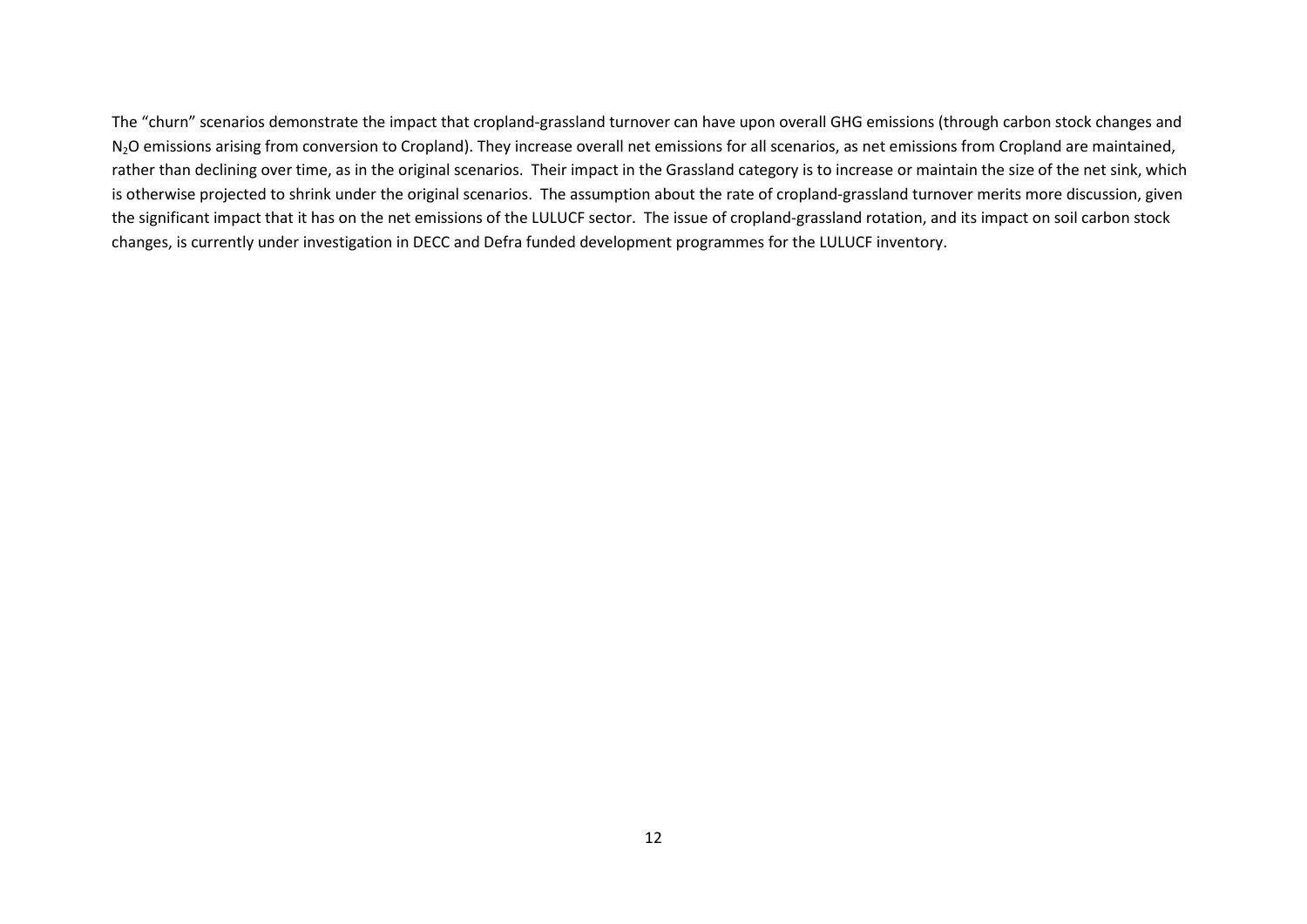| Table 6: LULUCF emissions and removals of $CO2$ 2010-2050 |  |  |
|-----------------------------------------------------------|--|--|
|-----------------------------------------------------------|--|--|

| <b>Scenario</b> | Country          | 2010                | 2020                | 2030                | 2040                | 2050                |
|-----------------|------------------|---------------------|---------------------|---------------------|---------------------|---------------------|
|                 |                  | emissions/removals, | emissions/removals, | emissions/removals, | emissions/removals, | emissions/removals, |
|                 |                  | GgCO <sub>2</sub>   | GgCO <sub>2</sub>   | GgCO <sub>2</sub>   | GgCO <sub>2</sub>   | GgCO <sub>2</sub>   |
| Low             | England          | 1380.40             | 2218.81             | 1781.35             | 230.79              | $-583.06$           |
| Mid             | England          | 1380.40             | 2467.94             | 2517.78             | 1320.26             | 947.71              |
| High            | England          | 1380.40             | 2909.39             | 3380.41             | 2634.26             | 2653.39             |
| Low churn       | England          | 1380.40             | 3134.95             | 2914.08             | 735.41              | $-567.62$           |
| Mid churn       | England          | 1380.40             | 3384.08             | 3650.51             | 1824.87             | 963.15              |
| High churn      | England          | 1380.40             | 3825.52             | 4513.14             | 3138.88             | 2668.84             |
| Low             | Scotland         | $-5765.11$          | $-4468.49$          | $-2257.77$          | $-1322.38$          | $-2164.23$          |
| Mid             | Scotland         | $-5765.11$          | $-4351.76$          | $-1831.90$          | $-578.31$           | $-1070.64$          |
| High            | Scotland         | $-5765.11$          | $-4007.82$          | $-1162.73$          | 461.76              | 356.05              |
| Low churn       | Scotland         | $-5765.11$          | $-2633.27$          | 307.21              | 839.01              | $-369.78$           |
| Mid churn       | Scotland         | $-5765.11$          | $-2516.53$          | 733.09              | 1583.07             | 723.81              |
| High_churn      | Scotland         | $-5765.11$          | $-2172.60$          | 1402.26             | 2623.15             | 2150.51             |
| Low             | Wales            | $-100.23$           | 308.54              | 77.73               | $-617.05$           | $-1419.29$          |
| Mid             | Wales            | $-100.23$           | 654.68              | 812.82              | 466.36              | $-9.96$             |
| High            | Wales            | $-100.23$           | 1130.57             | 1753.82             | 1794.91             | 1671.47             |
| Low_churn       | Wales            | $-100.23$           | 451.28              | 256.28              | $-530.87$           | $-1405.04$          |
| Mid churn       | Wales            | $-100.23$           | 846.81              | 1072.22             | 635.35              | 83.27               |
| High_churn      | Wales            | $-100.23$           | 1273.31             | 1932.36             | 1881.09             | 1685.73             |
| Low             | Northern Ireland | 75.72               | 172.41              | 226.51              | $-56.27$            | $-214.97$           |
| Mid             | Northern Ireland | 75.72               | 182.90              | 256.73              | 44.15               | $-36.82$            |
| High            | Northern Ireland | 75.72               | 220.82              | 324.92              | 173.91              | 174.13              |
| Low_churn       | Northern Ireland | 75.72               | 388.77              | 493.15              | 59.70               | $-216.33$           |
| Mid churn       | Northern Ireland | 75.72               | 399.26              | 523.36              | 160.12              | $-38.18$            |
| High_churn      | Northern Ireland | 75.72               | 437.18              | 591.56              | 289.89              | 172.77              |
| Low             | UK               | $-4409.22$          | $-1768.73$          | $-172.18$           | $-1764.91$          | $-4381.55$          |
| Mid             | UK               | $-4409.22$          | $-1046.24$          | 1755.43             | 1252.45             | $-169.71$           |
| High            | UK               | -4409.22            | 252.96              | 4296.42             | 5064.84             | 4855.05             |
| Low_churn       | UK               | $-4409.22$          | 1341.72             | 3970.72             | 1103.26             | $-2558.76$          |
| Mid churn       | UK               | $-4409.22$          | 2113.62             | 5979.18             | 4200.42             | 1732.06             |
| High churn      | UK               | $-4409.22$          | 3363.41             | 8439.32             | 7933.01             | 6677.84             |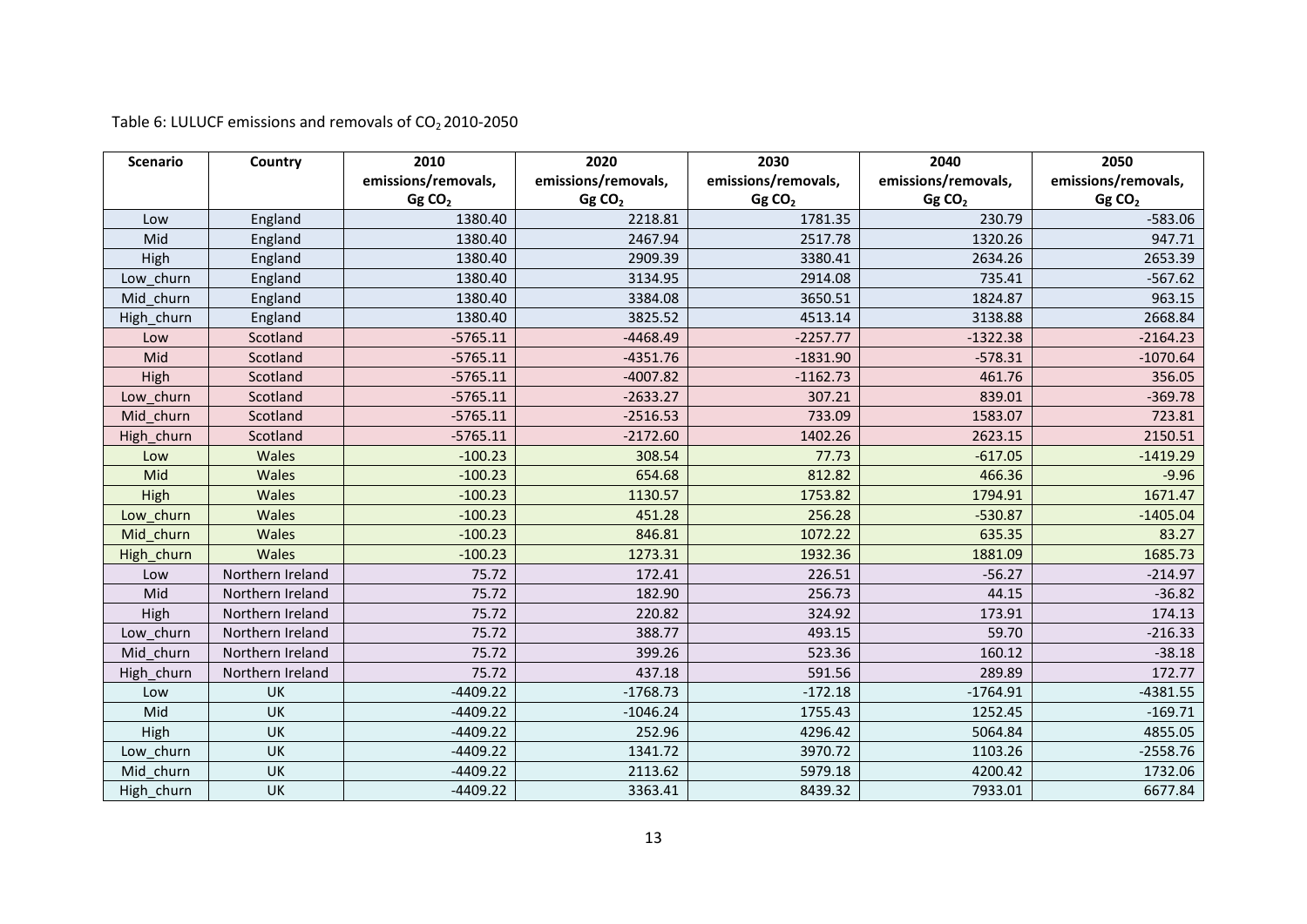Table 7: LULUCF emissions and removals of CH<sub>4</sub> 2010-2050

| <b>Scenario</b> | Country                 | 2010                | 2020                | 2030                 | 2040                | 2050                 |
|-----------------|-------------------------|---------------------|---------------------|----------------------|---------------------|----------------------|
|                 |                         | emissions/removals, | emissions/removals, | emissions/removals,  | emissions/removals, | emissions/removals,  |
|                 |                         | Gg CH <sub>4</sub>  | Gg CH <sub>4</sub>  | $Gg$ CH <sub>4</sub> | Gg CH <sub>4</sub>  | $Gg$ CH <sub>4</sub> |
| Low             | England                 | 0.70                | 0.71                | 0.20                 | 0.20                | 0.20                 |
| Mid             | England                 | 0.70                | 0.87                | 0.49                 | 0.29                | 0.27                 |
| High            | England                 | 0.70                | 1.38                | 1.08                 | 0.90                | 1.01                 |
| Low_churn       | England                 | 0.70                | 0.71                | 0.20                 | 0.20                | 0.20                 |
| Mid churn       | England                 | 0.70                | 0.87                | 0.49                 | 0.29                | 0.27                 |
| High churn      | England                 | 0.70                | 1.38                | 1.08                 | 0.90                | 1.01                 |
| Low             | Scotland                | 0.42                | 0.46                | 0.16                 | 0.16                | 0.16                 |
| Mid             | Scotland                | 0.42                | 0.55                | 0.44                 | 0.27                | 0.24                 |
| High            | Scotland                | 0.42                | 1.08                | 1.18                 | 0.95                | 0.93                 |
| Low churn       | Scotland                | 0.42                | 0.46                | 0.16                 | 0.16                | 0.16                 |
| Mid churn       | Scotland                | 0.42                | 0.55                | 0.44                 | 0.27                | 0.24                 |
| High_churn      | Scotland                | 0.42                | 1.08                | 1.18                 | 0.95                | 0.93                 |
| Low             | Wales                   | 0.18                | 0.15                | 0.09                 | 0.09                | 0.09                 |
| Mid             | Wales                   | 0.18                | 0.21                | 0.09                 | 0.08                | 0.07                 |
| High            | Wales                   | 0.18                | 0.36                | 0.17                 | 0.16                | 0.19                 |
| Low churn       | Wales                   | 0.18                | 0.15                | 0.09                 | 0.09                | 0.09                 |
| Mid churn       | Wales                   | 0.18                | 0.21                | 0.09                 | 0.08                | 0.07                 |
| High_churn      | Wales                   | 0.18                | 0.36                | 0.17                 | 0.16                | 0.19                 |
| Low             | Northern Ireland        | 0.06                | 0.06                | 0.03                 | 0.03                | 0.03                 |
| Mid             | Northern Ireland        | 0.06                | 0.09                | 0.07                 | 0.06                | 0.06                 |
| High            | Northern Ireland        | 0.06                | 0.17                | 0.16                 | 0.16                | 0.19                 |
| Low churn       | Northern Ireland        | 0.06                | 0.06                | 0.03                 | 0.03                | 0.03                 |
| Mid churn       | Northern Ireland        | 0.06                | 0.09                | 0.07                 | 0.06                | 0.06                 |
| High_churn      | Northern Ireland        | 0.06                | 0.17                | 0.16                 | 0.16                | 0.19                 |
| Low             | UK                      | 1.36                | 1.38                | 0.48                 | 0.48                | 0.48                 |
| Mid             | UK                      | 1.36                | 1.72                | 1.08                 | 0.69                | 0.64                 |
| High            | UK                      | 1.36                | 3.00                | 2.59                 | 2.17                | 2.33                 |
| Low churn       | UK                      | 1.36                | 1.38                | 0.48                 | 0.48                | 0.48                 |
| Mid churn       | $\overline{\mathsf{U}}$ | 1.36                | 1.72                | 1.08                 | 0.69                | 0.64                 |
| High_churn      | UK                      | 1.36                | 3.00                | 2.59                 | 2.17                | 2.33                 |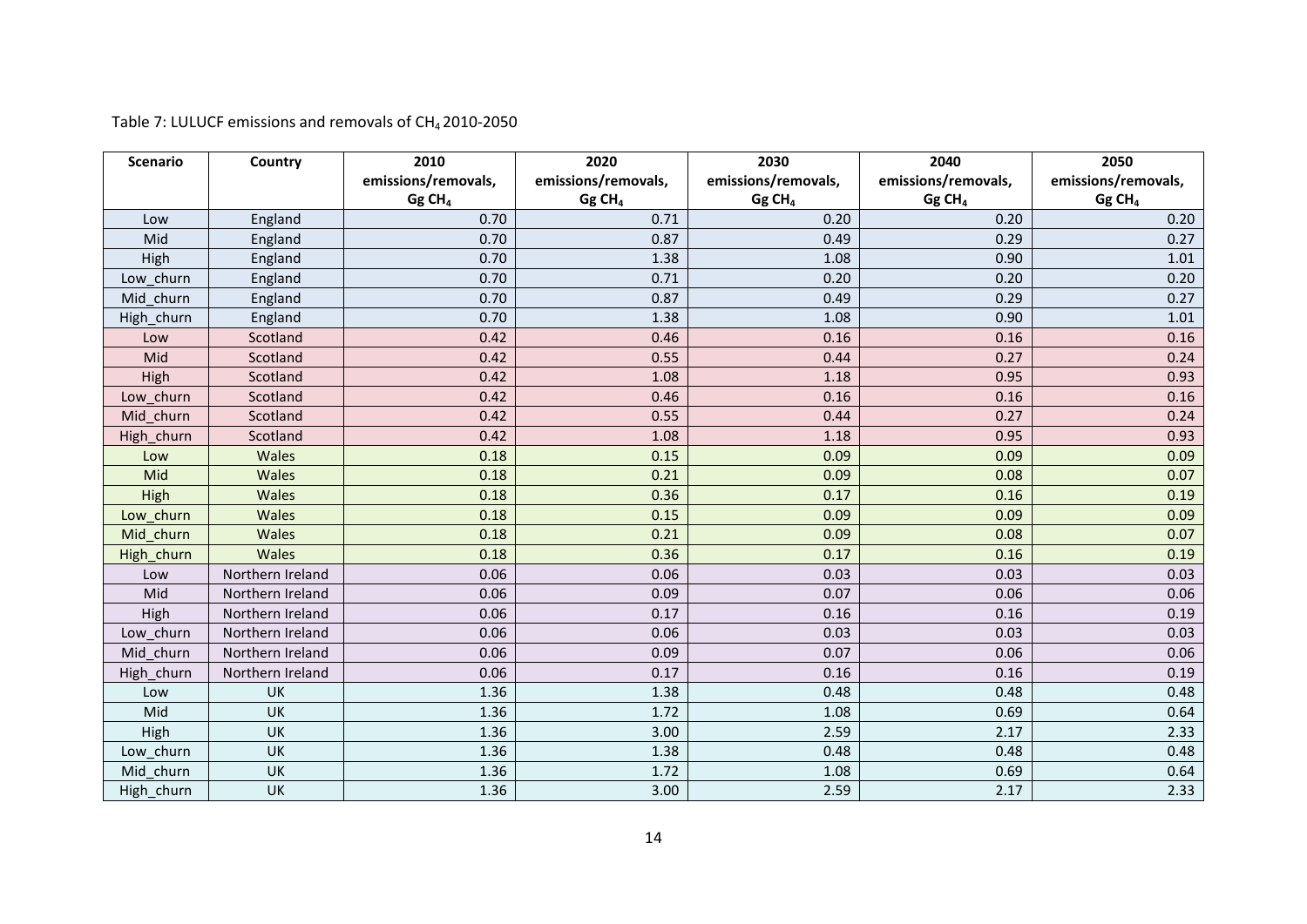Table 8: LULUCF emissions and removals of  $N_2$ O 2010-2050

| <b>Scenario</b> | Country          | 2010                | 2020                | 2030                | 2040                | 2050                |
|-----------------|------------------|---------------------|---------------------|---------------------|---------------------|---------------------|
|                 |                  | emissions/removals, | emissions/removals, | emissions/removals, | emissions/removals, | emissions/removals, |
|                 |                  | Gg N <sub>2</sub> O | Gg N <sub>2</sub> O | Gg N <sub>2</sub> O | Gg N <sub>2</sub> O | Gg N <sub>2</sub> O |
| Low             | England          | 0.80                | 0.47                | 0.29                | 0.18                | 0.11                |
| Mid             | England          | 0.80                | 0.47                | 0.29                | 0.17                | 0.11                |
| High            | England          | 0.80                | 0.47                | 0.29                | 0.18                | 0.11                |
| Low churn       | England          | 0.80                | 0.85                | 0.86                | 0.88                | 0.88                |
| Mid churn       | England          | 0.80                | 0.85                | 0.86                | 0.87                | 0.88                |
| High churn      | England          | 0.80                | 0.85                | 0.87                | 0.88                | 0.89                |
| Low             | Scotland         | 0.96                | 0.57                | 0.35                | 0.21                | 0.13                |
| Mid             | Scotland         | 0.96                | 0.57                | 0.35                | 0.21                | 0.13                |
| High            | Scotland         | 0.96                | 0.57                | 0.35                | 0.21                | 0.13                |
| Low churn       | Scotland         | 0.96                | 1.00                | 1.01                | 1.02                | 1.02                |
| Mid churn       | Scotland         | 0.96                | 1.00                | 1.01                | 1.02                | 1.02                |
| High_churn      | Scotland         | 0.96                | 1.00                | 1.01                | 1.02                | 1.02                |
| Low             | <b>Wales</b>     | 0.18                | 0.13                | 0.11                | 0.09                | 0.08                |
| Mid             | Wales            | 0.18                | 0.16                | 0.16                | 0.15                | 0.15                |
| High            | Wales            | 0.18                | 0.21                | 0.23                | 0.24                | 0.25                |
| Low churn       | Wales            | 0.18                | 0.19                | 0.19                | 0.20                | 0.20                |
| Mid churn       | Wales            | 0.18                | 0.20                | 0.20                | 0.20                | 0.20                |
| High_churn      | Wales            | 0.18                | 0.27                | 0.32                | 0.35                | 0.36                |
| Low             | Northern Ireland | 0.09                | 0.11                | 0.07                | 0.04                | 0.03                |
| Mid             | Northern Ireland | 0.09                | 0.11                | 0.07                | 0.04                | 0.03                |
| High            | Northern Ireland | 0.09                | 0.11                | 0.07                | 0.04                | 0.03                |
| Low churn       | Northern Ireland | 0.09                | 0.20                | 0.21                | 0.21                | 0.21                |
| Mid churn       | Northern Ireland | 0.09                | 0.20                | 0.21                | 0.21                | 0.21                |
| High_churn      | Northern Ireland | 0.09                | 0.20                | 0.21                | 0.21                | 0.21                |
| Low             | UK               | 2.02                | 1.28                | 0.81                | 0.52                | 0.35                |
| Mid             | UK               | 2.02                | 1.31                | 0.86                | 0.58                | 0.41                |
| High            | UK               | 2.02                | 1.37                | 0.94                | 0.68                | 0.52                |
| Low churn       | UK               | 2.02                | 2.24                | 2.28                | 2.30                | 2.31                |
| Mid churn       | UK               | 2.02                | 2.24                | 2.28                | 2.30                | 2.31                |
| High churn      | UK               | 2.02                | 2.32                | 2.40                | 2.45                | 2.49                |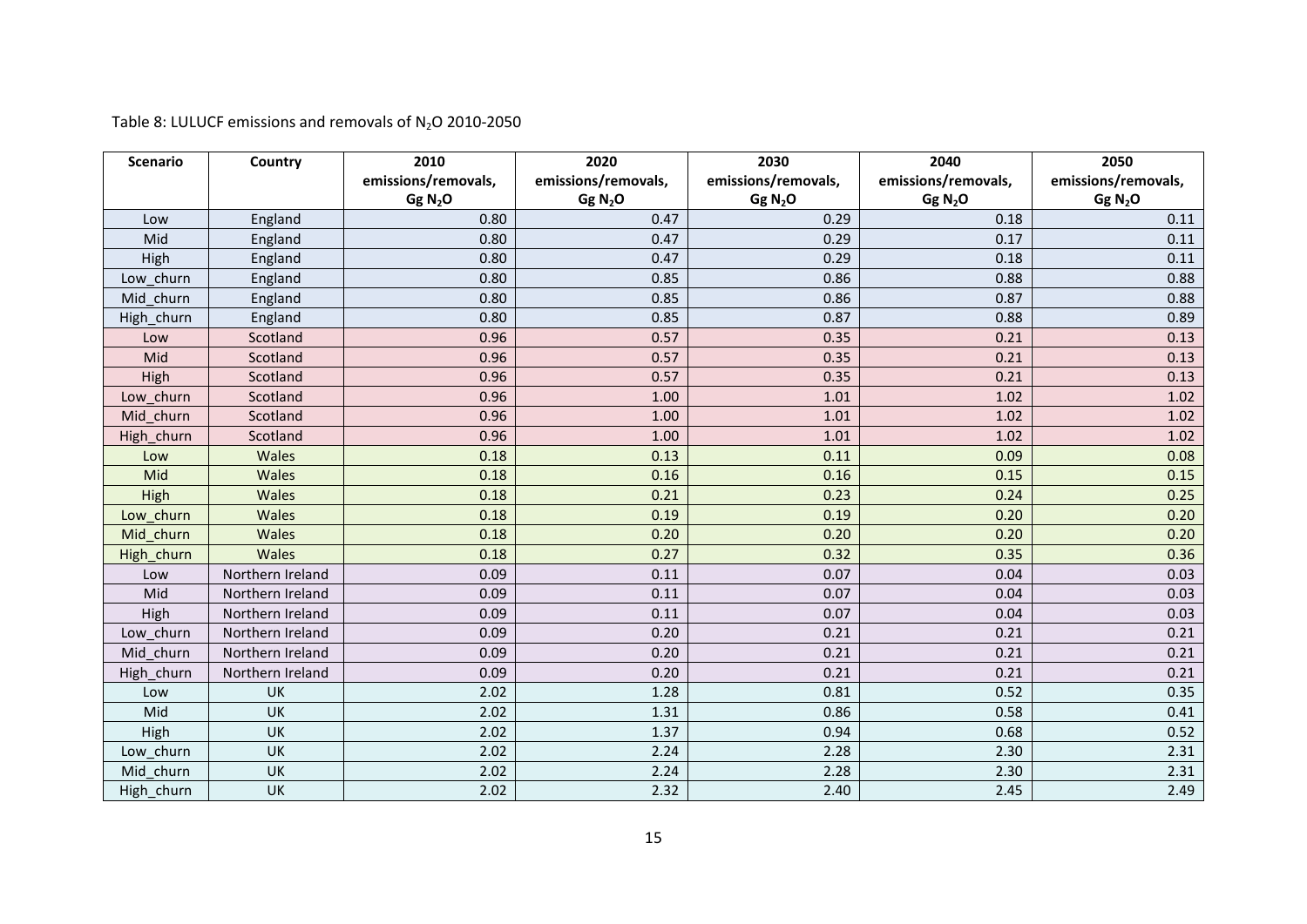| <b>Scenario</b> | Country          | 2010                 | 2020                 | 2030                 | 2040                | 2050                 |
|-----------------|------------------|----------------------|----------------------|----------------------|---------------------|----------------------|
|                 |                  | emissions/removals,  | emissions/removals,  | emissions/removals,  | emissions/removals, | emissions/removals,  |
|                 |                  | Gg CO <sub>2</sub> e | Gg CO <sub>2</sub> e | Gg CO <sub>2</sub> e | GgCO <sub>2</sub> e | Gg CO <sub>2</sub> e |
| Low             | England          | 1641.70              | 2379.43              | 1874.11              | 289.38              | $-545.66$            |
| Mid             | England          | 1641.70              | 2631.69              | 2616.58              | 1380.28             | 986.53               |
| High            | England          | 1641.70              | 3084.79              | 3492.68              | 2708.11             | 2709.13              |
| Low churn       | England          | 1641.70              | 3412.26              | 3186.14              | 1011.28             | $-289.90$            |
| Mid churn       | England          | 1641.70              | 3664.52              | 3928.62              | 2102.18             | 1242.29              |
| High_churn      | England          | 1641.70              | 4117.62              | 4804.71              | 3430.01             | 2964.88              |
| Low             | Scotland         | $-5459.23$           | $-4282.12$           | $-2146.81$           | $-1252.80$          | $-2119.76$           |
| Mid             | Scotland         | $-5459.23$           | $-4164.39$           | $-1715.34$           | $-507.11$           | $-1025.20$           |
| High            | Scotland         | $-5459.23$           | $-3808.66$           | $-1029.60$           | 548.14              | 417.00               |
| Low churn       | Scotland         | $-5459.23$           | $-2313.04$           | 623.87               | 1157.84             | $-49.63$             |
| Mid churn       | Scotland         | $-5459.23$           | $-2195.30$           | 1055.34              | 1903.53             | 1044.94              |
| High churn      | Scotland         | $-5459.23$           | $-1839.58$           | 1741.08              | 2958.78             | 2487.13              |
| Low             | Wales            | $-41.54$             | 352.74               | 112.72               | $-587.04$           | $-1392.22$           |
| Mid             | Wales            | $-41.54$             | 709.99               | 862.90               | 514.46              | 37.11                |
| High            | Wales            | $-41.54$             | 1204.33              | 1828.69              | 1873.05             | 1752.27              |
| Low churn       | Wales            | $-41.54$             | 513.08               | 318.32               | $-468.06$           | $-1341.70$           |
| Mid churn       | Wales            | $-41.54$             | 912.48               | 1135.24              | 694.97              | 145.82               |
| High_churn      | Wales            | $-41.54$             | 1364.67              | 2034.30              | 1992.02             | 1802.80              |
| Low             | Northern Ireland | 105.39               | 208.91               | 248.48               | $-42.51$            | $-206.18$            |
| Mid             | Northern Ireland | 105.39               | 219.67               | 279.44               | 58.43               | $-27.47$             |
| High            | Northern Ireland | 105.39               | 259.56               | 349.81               | 190.61              | 186.54               |
| Low churn       | Northern Ireland | 105.39               | 452.77               | 557.83               | 125.23              | $-150.29$            |
| Mid churn       | Northern Ireland | 105.39               | 463.83               | 588.79               | 226.17              | 28.42                |
| High_churn      | Northern Ireland | 105.39               | 503.71               | 659.16               | 358.35              | 242.43               |
| Low             | UK               | $-3753.69$           | $-1341.34$           | 88.50                | $-1592.97$          | $-4263.83$           |
| Mid             | UK               | $-3753.69$           | $-603.03$            | 2043.58              | 1446.06             | $-29.02$             |
| High            | UK               | $-3753.69$           | 640.02               | 4641.58              | 5319.91             | 5064.93              |
| Low churn       | UK               | $-3753.69$           | 2065.07              | 4686.17              | 1826.29             | $-1831.52$           |
| Mid churn       | UK               | $-3753.69$           | 2845.52              | 6707.99              | 4926.84             | 2461.47              |
| High churn      | UK               | $-3753.69$           | 4146.43              | 9239.25              | 8739.17             | 7497.24              |

Table 9: LULUCF emissions and removals of CO2 equivalents2010-2050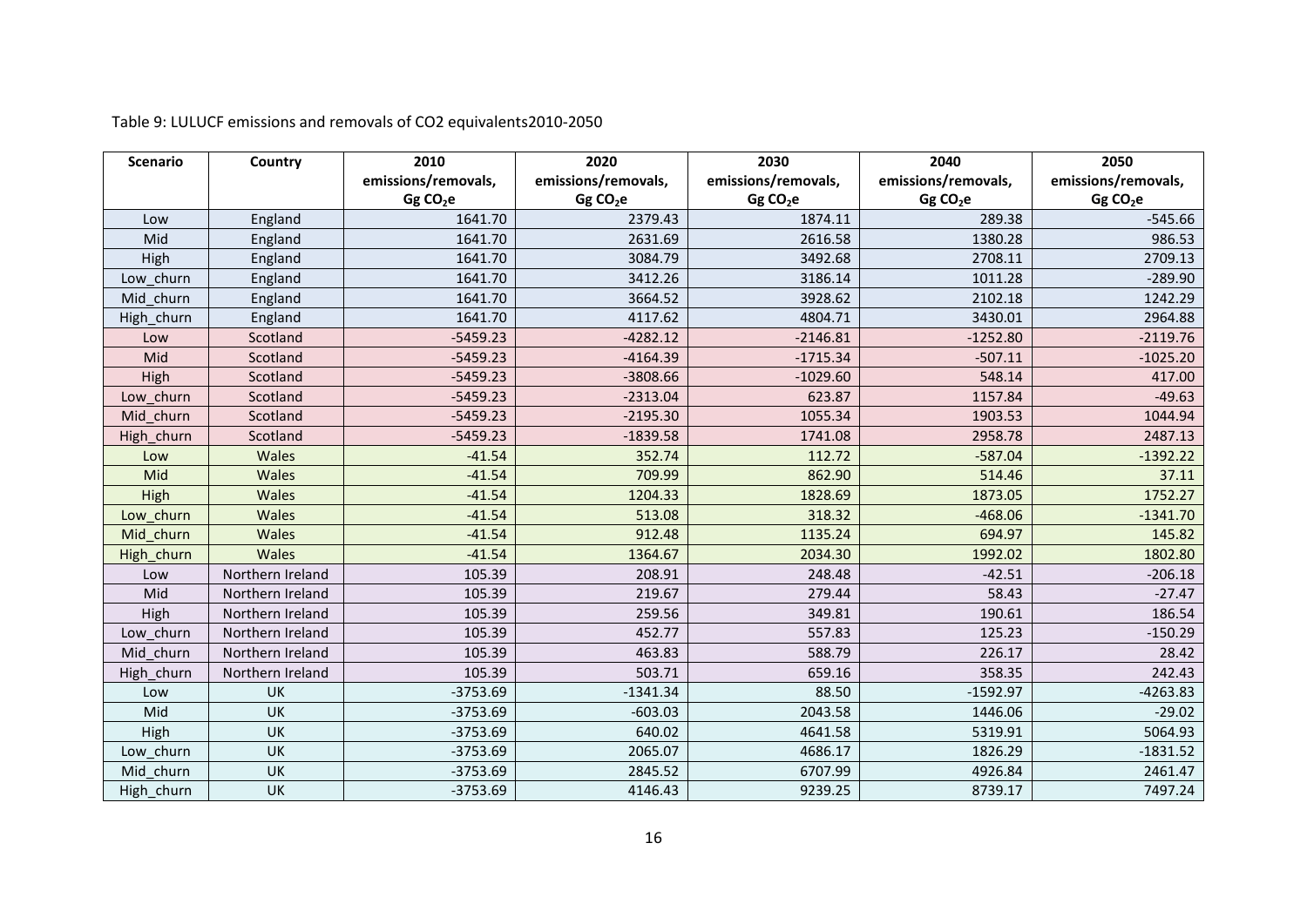

Figure 1: UK LULUCF sector emissions scenarios 1990-2050

Figure 2: England LULUCF sector emissions scenarios 1990-2050

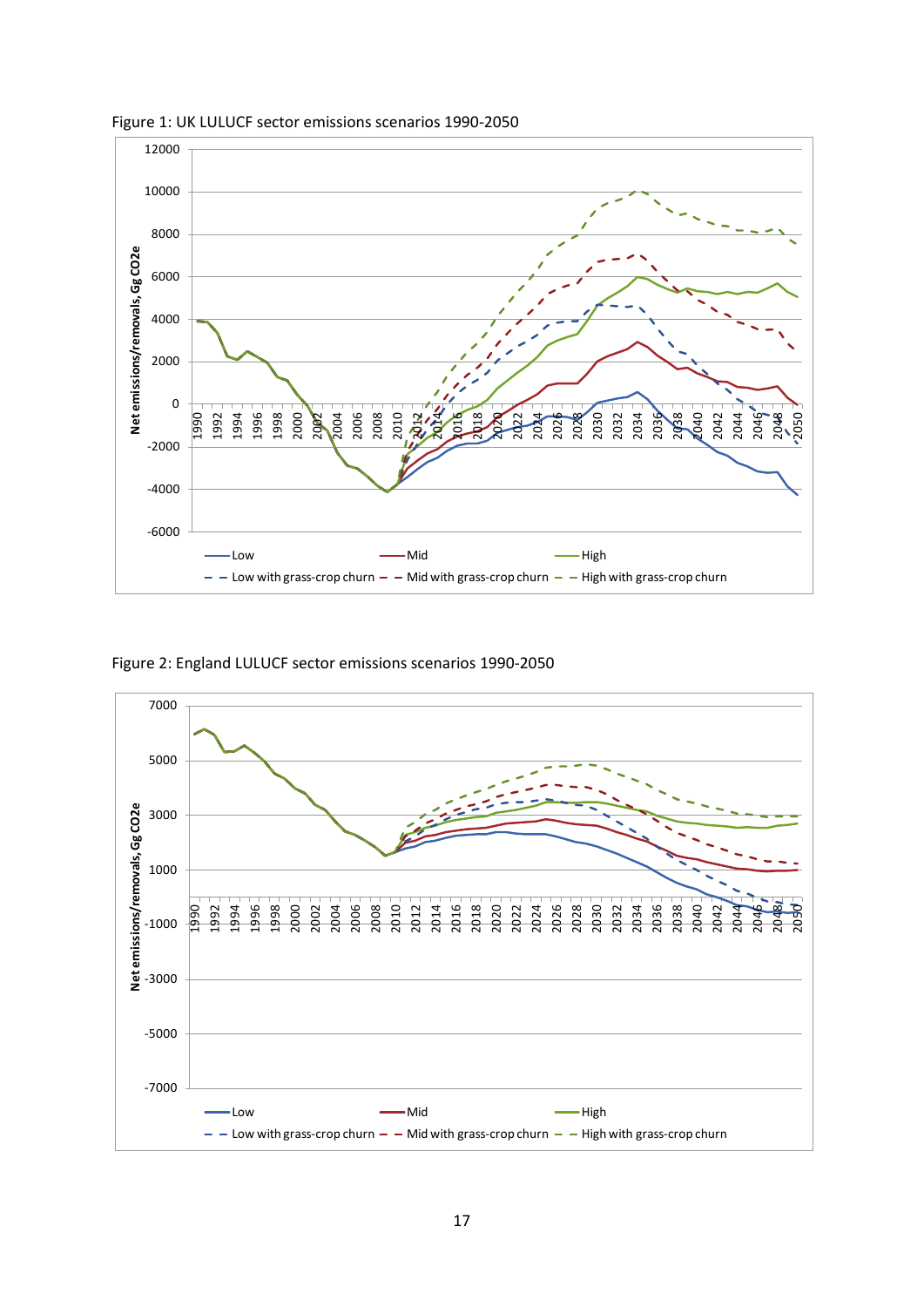

Figure 3: Scotland LULUCF sector emissions scenarios 1990-2050

Figure 4: Wales LULUCF sector emissions scenarios 1990-2050

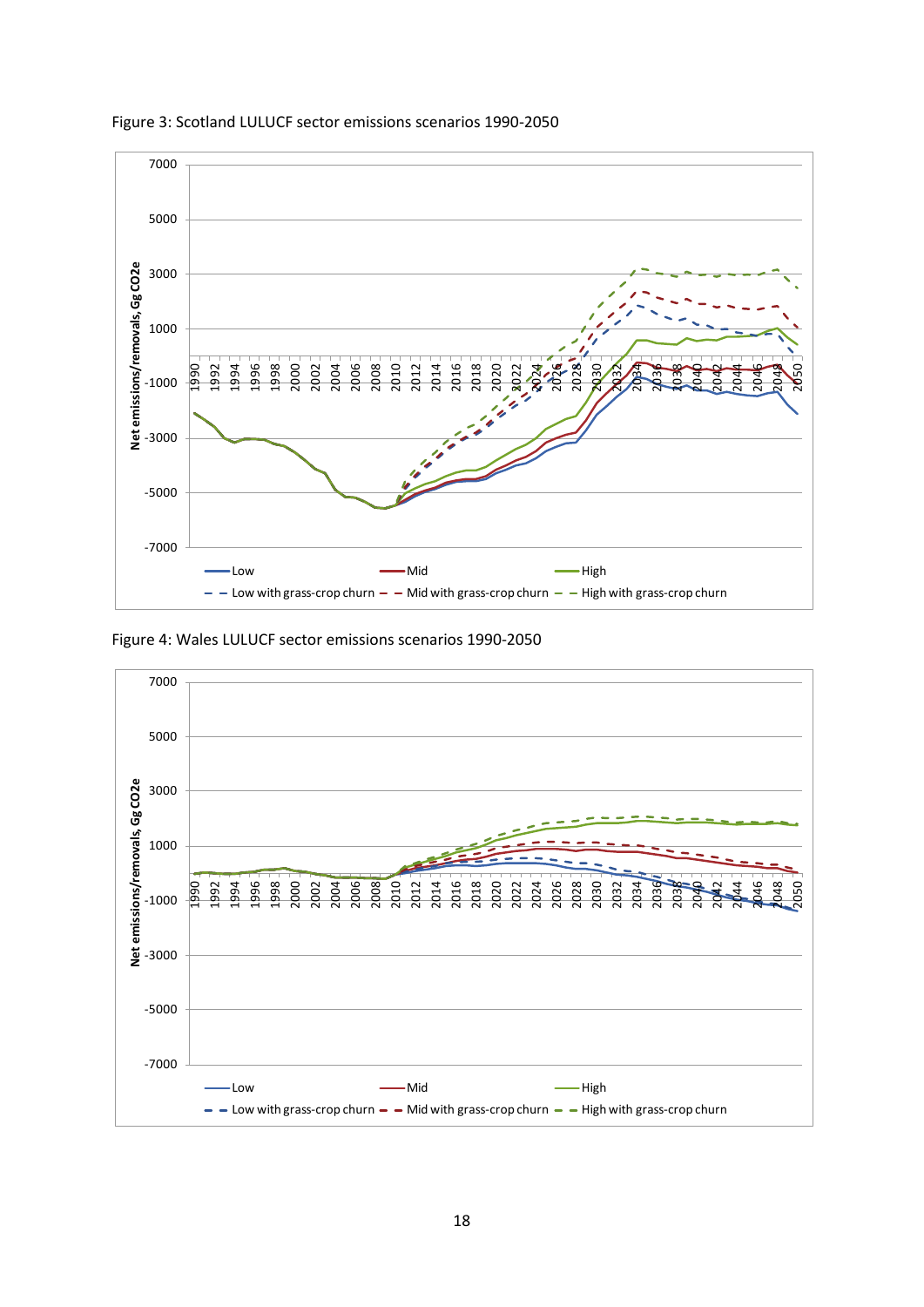

Figure 5: Northern Ireland LULUCF sector emissions scenarios 1990-2050 (scale is different from other graphs)

#### **Further work**

This work was envisaged as a first iteration of the projections, aiming to feed into the Fourth Carbon Budget analysis and encourage discussion of the assumptions. Forest Research is undertaking further work looking at the impact of woodland management on net emissions in the Forest Land category. This will be incorporated into the projections once it becomes available. Further work to update these projections is planned for 2013, with further development of assumptions and scenarios.

#### **References**

DECC (2011) 2050 Pathways Analysis. HM Government. July 2011.

[http://www.decc.gov.uk/assets/decc/What%20we%20do/A%20low%20carbon%20UK/2050](http://www.decc.gov.uk/assets/decc/What%20we%20do/A%20low%20carbon%20UK/2050/216-2050-pathways-analysis-report.pdf) [/216-2050-pathways-analysis-report.pdf](http://www.decc.gov.uk/assets/decc/What%20we%20do/A%20low%20carbon%20UK/2050/216-2050-pathways-analysis-report.pdf)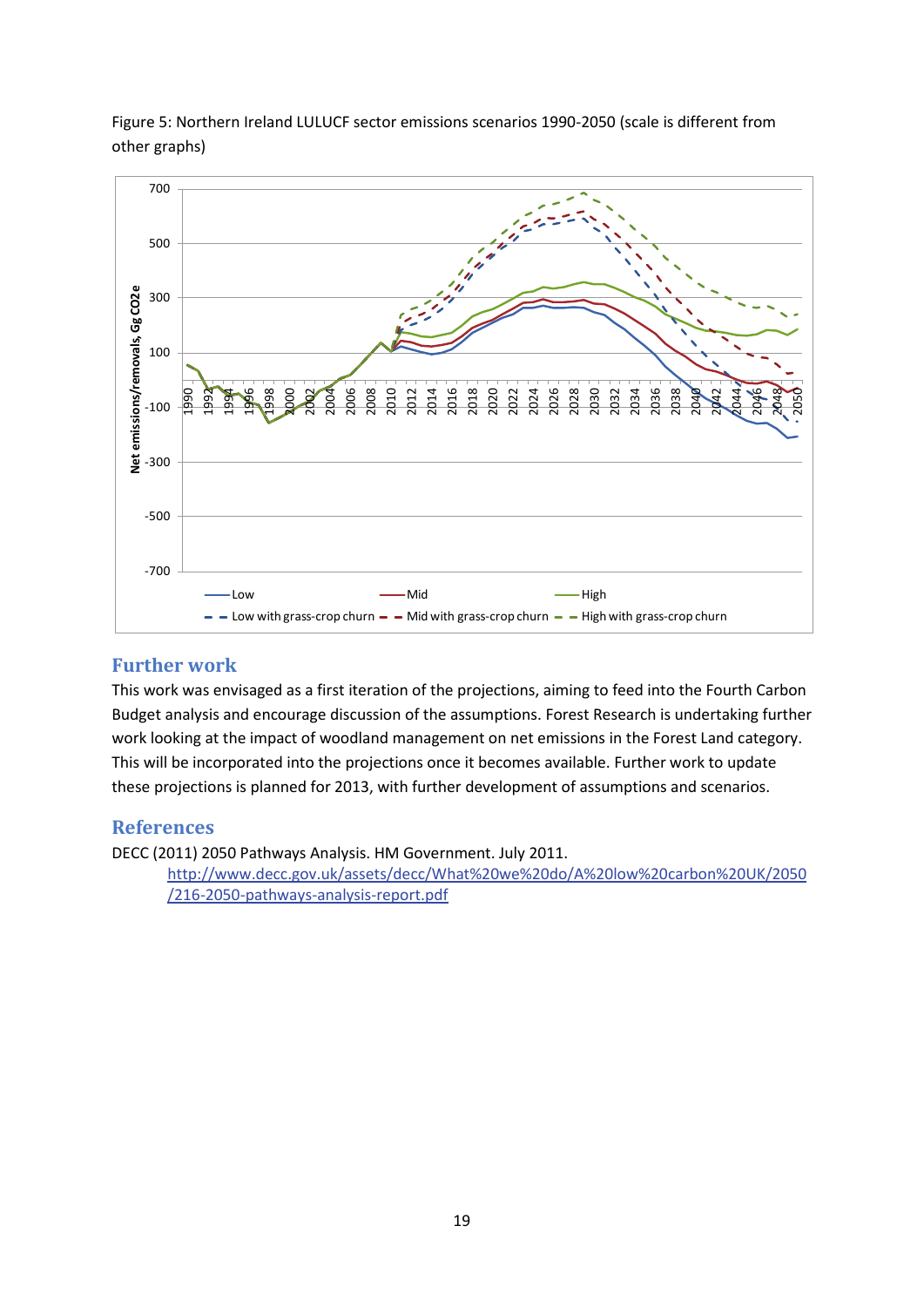Brown, K., Cardenas, L., MacCarthy, J., Murrells, T., Pang, Y., Passant, N., Thistlethwaite, G., **Thomson, A.,** and Webb, N. (2012). UK Greenhouse Gas Inventory, 1990 to 2010: Annual Report for submission under the Framework Convention on Climate Change. AEAT/ENV/R/3264. AEA Technology plc. Didcot

#### **Annex 1: Members of the projection assumption development group**

- Matthew Brown, Defra
- Judith Stuart, Defra
- Marjorie Roome. DECC
- Philip Earl, Defra
- Bill Parish, Defra
- Marion Rawlins, Defra
- Daniele Viappiani, Defra
- Jim Penman, DECC
- Sekai Ngarize, DECC
- Aimee Griffiths, DECC
- Amanda Thomson, CEH
- Heath Malcolm, CEH
- Mark Broadmeadow, Forestry Commission
- Robert Matthews, Forest Research
- Liam Kelly, Scottish Govt
- Sinclair Mayne, NI Govt
- Peter Scott, NI Govt
- James Skates, Welsh Assembly Govt

#### **Annex 2: Forestry Commission estimates of afforestation and deforestation**

Afforestation rates for the low emission scenario (gross area planted each year, kha)

| Year | England | Wales | Scotland | ΝI  |
|------|---------|-------|----------|-----|
| 2010 | 2.3     | 0.1   | 2.7      | 0.2 |
| 2011 | 2.5     | 1.0   | 7.5      | 0.2 |
| 2012 | 3.0     | 2.0   | 8.0      | 0.2 |
| 2013 | 3.7     | 3.0   | 8.5      | 0.2 |
| 2014 | 4.6     | 4.0   | 9.0      | 0.2 |
| 2015 | 5.5     | 5.0   | 9.5      | 0.3 |
| 2016 | 6.4     | 5.0   | 10.0     | 0.4 |
| 2017 | 7.3     | 5.0   | 10.0     | 0.5 |
| 2018 | 8.2     | 5.0   | 10.0     | 0.6 |
| 2019 | 9.1     | 5.0   | 10.0     | 0.7 |
| 2020 | 10.0    | 5.0   | 10.0     | 0.8 |
| 2021 | 10.0    | 6.0   | 10.0     | 0.9 |
| 2022 | 10.0    | 6.0   | 10.0     | 1.0 |
| 2023 | 10.0    | 6.0   | 10.0     | 1.1 |
| 2024 | 10.0    | 6.0   | 10.0     | 1.2 |
| 2025 | 10.0    | 6.0   | 10.0     | 1.3 |
| 2026 | 10.0    | 6.0   | 10.0     | 1.4 |
| 2027 | 10.0    | 6.0   | 10.0     | 1.5 |
| 2028 | 10.0    | 6.0   | 10.0     | 1.6 |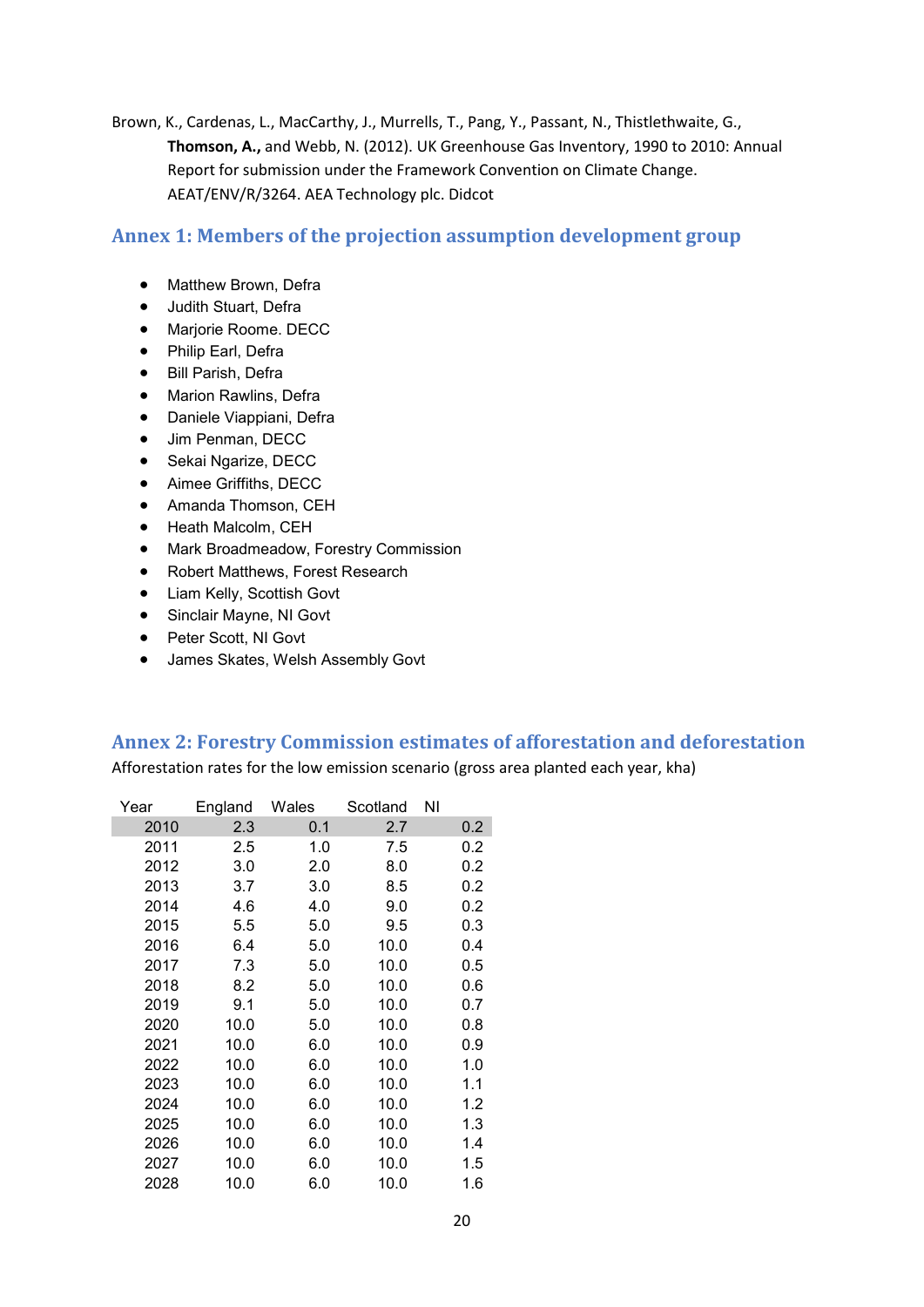| 2029 | 10.0 | 6.0 | 10.0 | 1.7 |
|------|------|-----|------|-----|
| 2030 | 10.0 | 6.0 | 10.0 | 1.7 |
| 2031 | 10.0 | 5.0 | 10.0 | 1.7 |
| 2032 | 10.0 | 5.0 | 10.0 | 1.7 |
| 2033 | 10.0 | 5.0 | 10.0 | 1.7 |
| 2034 | 10.0 | 5.0 | 10.0 | 1.7 |
| 2035 | 10.0 | 5.0 | 10.0 | 1.7 |
| 2036 | 10.0 | 5.0 | 10.0 | 1.7 |
| 2037 | 10.0 | 5.0 | 10.0 | 1.7 |
| 2038 | 10.0 | 5.0 | 10.0 | 1.7 |
| 2039 | 10.0 | 5.0 | 10.0 | 1.7 |
| 2040 | 10.0 | 5.0 | 10.0 | 1.7 |
| 2041 | 9.6  | 5.0 | 10.0 | 1.7 |
| 2042 | 9.2  | 5.0 | 10.0 | 1.7 |
| 2043 | 8.8  | 5.0 | 10.0 | 1.7 |
| 2044 | 8.4  | 5.0 | 10.0 | 1.7 |
| 2045 | 8.0  | 5.0 | 10.0 | 1.7 |
| 2046 | 7.6  | 5.0 | 10.0 | 1.7 |
| 2047 | 7.2  | 5.0 | 10.0 | 1.7 |
| 2048 | 6.8  | 5.0 | 10.0 | 1.7 |
| 2049 | 6.4  | 5.0 | 10.0 | 1.7 |
| 2050 | 6.0  | 5.0 | 10.0 | 1.7 |

Deforestation rates for the high emissions scenario (ha per year)

|      | England | Scotland | Wales | N       |
|------|---------|----------|-------|---------|
| Year |         |          |       | Ireland |
| 2010 | 1475    | 1500     | 318   | 0       |
| 2011 | 1650    | 1500     | 308   | 0       |
| 2012 | 1650    | 1500     | 298   | 0       |
| 2013 | 1650    | 1500     | 202.7 | 0       |
| 2014 | 1650    | 1500     | 218.5 | 0       |
| 2015 | 1650    | 1500     | 50    | 0       |
| 2016 | 1550    | 1300     | 342.4 | 0       |
| 2017 | 1450    | 1100     | 280.6 | 0       |
| 2018 | 1350    | 900      | 340   | 0       |
| 2019 | 1250    | 700      | 351.3 | 0       |
| 2020 | 1150    | 500      | 295.4 | 0       |
| 2021 | 1100    | 500      | 36.36 | 0       |
| 2022 | 1050    | 500      | 36.4  | 0       |
| 2023 | 1000    | 500      | 36.4  | 0       |
| 2024 | 950     | 500      | 36.4  | 0       |
| 2025 | 900     | 500      | 36.4  | 0       |
| 2026 | 850     | 500      | 36.4  | 0       |
| 2027 | 800     | 500      | 36.4  | 0       |
| 2028 | 750     | 500      | 36.4  | 0       |
| 2029 | 700     | 500      | 36.4  | 0       |
| 2030 | 700     | 500      | 36.4  | 0       |
| 2031 | 660     | 480      | 36.4  | 0       |
| 2032 | 620     | 460      | 36.4  | 0       |
| 2033 | 580     | 440      | 36.4  | 0       |
| 2034 | 540     | 420      | 36.4  | 0       |
| 2035 | 500     | 400      | 36.4  | 0       |